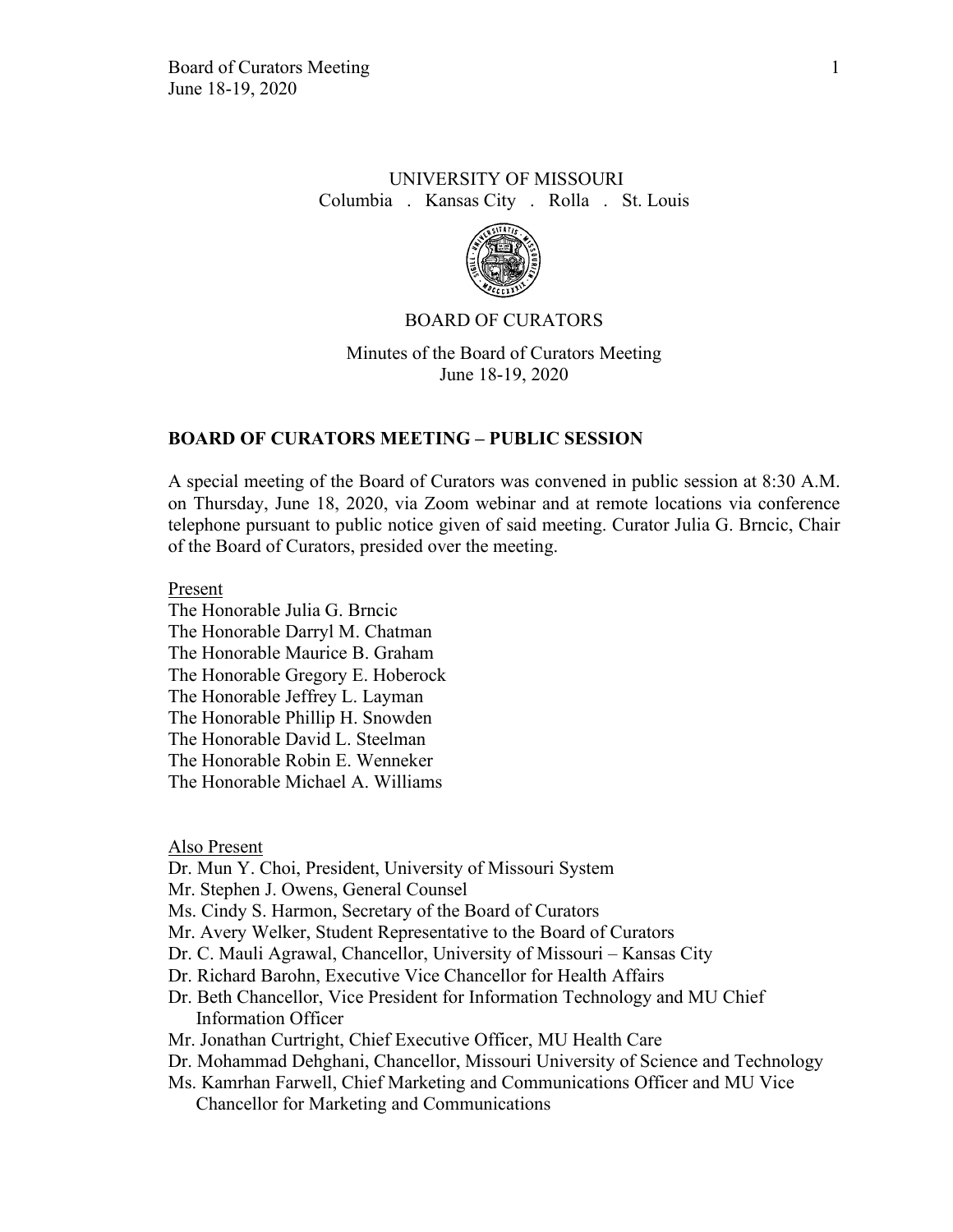Ms. Marsha Fischer, Associate Vice President for Human Resources and Chief Human Resources Officer Dr. Steven W. Graham, Senior Associate Vice President for Academic Affairs Ms. Christine Holt, Chief of Staff, UM System Ms. Michelle M. Piranio, Chief Audit and Compliance Officer Mr. Ryan D. Rapp, Vice President for Finance and Chief Financial Officer Dr. Kristin Sobolik, Chancellor for University of Missouri-St. Louis Dr. Marshall Stewart, Vice Chancellor, Extension and Engagement Mr. Christian Basi, Director of Media Relations Media representatives

### **General Business**

University of Missouri Board Chair's Report – presented by Chair Brncic

Chair Brncic thanked University leaders for their dedication and hard work the past several months during the COVID-19 pandemic. She stated the Board has a continued commitment to the long-term initiatives and strategic goals for the University.

Academic Analytics Report – presented by Kathy Felts, Chris Riley-Tillman and Matt Martens (slides on file)

A report was presented that included an update on MyVita and how it is being used to track and measure academic successes and provide a tool for collaboration among all universities.

University of Missouri System President's Report – presented by President Choi (slides on file)

President Choi presented an update on plans for an in-person fall semester opening and student success, research and creative works and engagement & outreach compacts.

Review of Consent Agenda – No discussion.

### **Consent Agenda**

It was endorsed by President Choi, moved by Curator Graham and seconded by Curator Chatman, that the following items be approved by consent agenda: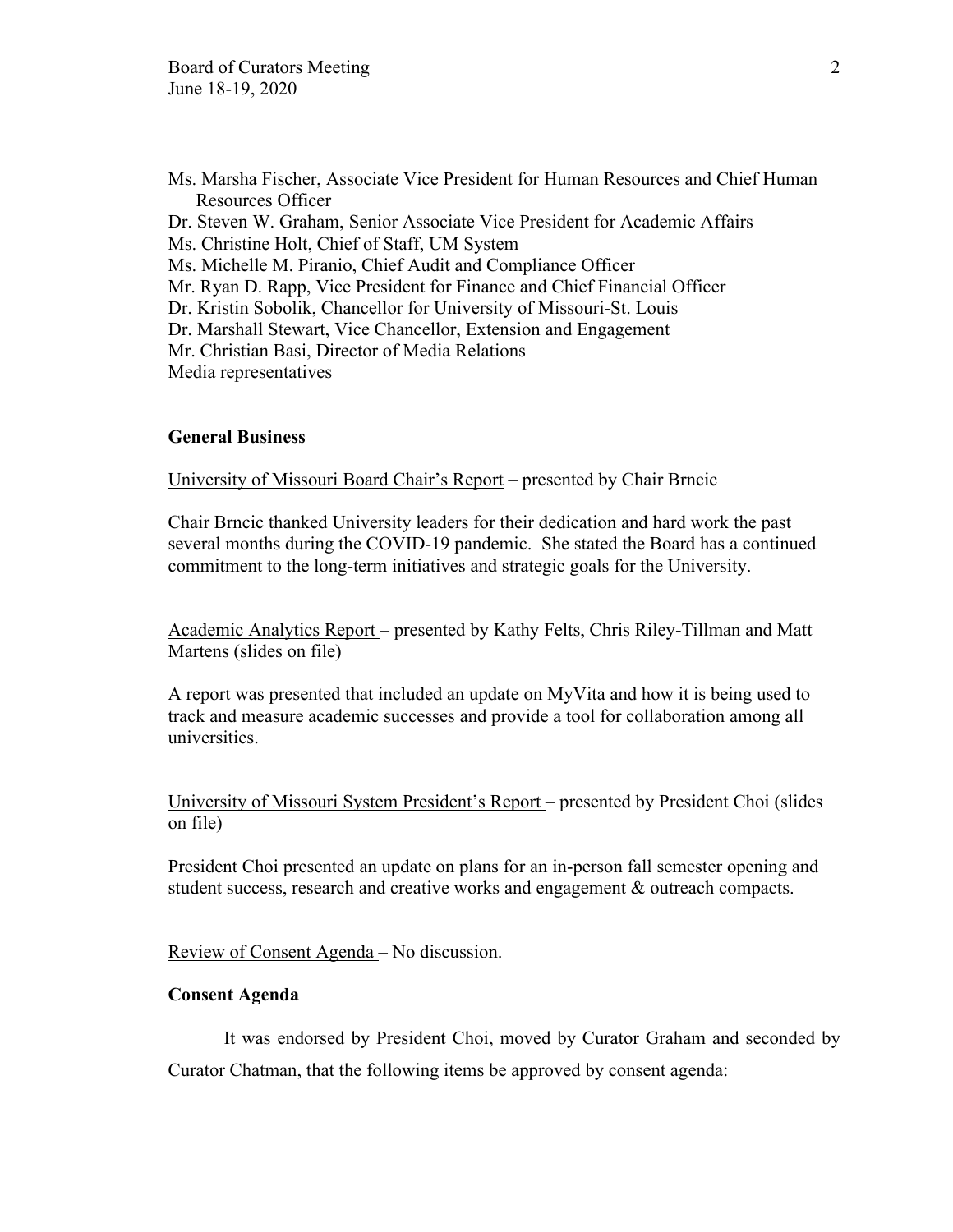### **Action**

- 1. Minutes, April 9, 2020 Board of Curators Meeting
- 2. Minutes, April 9, 2020 Board of Curators Committee Meetings
- 3. Minutes, March 25, 2020 Board of Curators Special Meeting
- 4. Minutes, May 19, 2020 Board of Curators Special Meeting and Finance Committee Meeting
- 5. Degrees, Summer Semester 2020 for all Campuses
- 6. Security Resolution, June 2020
- 7. Retirement Plan Amendments
- 1. Minutes, April 9, 2020 Board of Curators Meeting as provided to the curators for review and approval.
- 2. Minutes, April 9, 2020 Board of Curators Committee Meetings as provided to the curators for review and approval.
- 3. Minutes, March 25, 2020 Board of Curators Special Meeting as provided to the curators for review and approval.
- 4. Minutes, May 19, 2020 Board of Curators Special Meeting and Finance Committee Meeting – as provided to the curators for review and approval.
- 5. Degrees, Summer Semester 2020 for all Campuses

that the action of the President of the University of Missouri System in awarding degrees and certificates to candidates recommended by the various faculties and committees of the four University of Missouri System campuses who fulfill the requirements for such degrees and certificates at the end of the Summer Semester 2020, shall be approved, and that the lists of said students who have been awarded degrees and certificates be included in the records of the meeting.

6. Security Resolution, June 2020

#### Resolution

The Curators of the University of Missouri agree that the following individuals occupying the designated offices shall constitute a Security Executive Committee with full authority and responsibility for the negotiation, execution and administration of Department of Defense, or User Agency classified contracts as described in DoD 5520.22-M, "National Industrial Security Program Operating Manual":

The members of this Security Executive Committee have been processed for a personnel security clearance for access to classified information up to the level of the facility security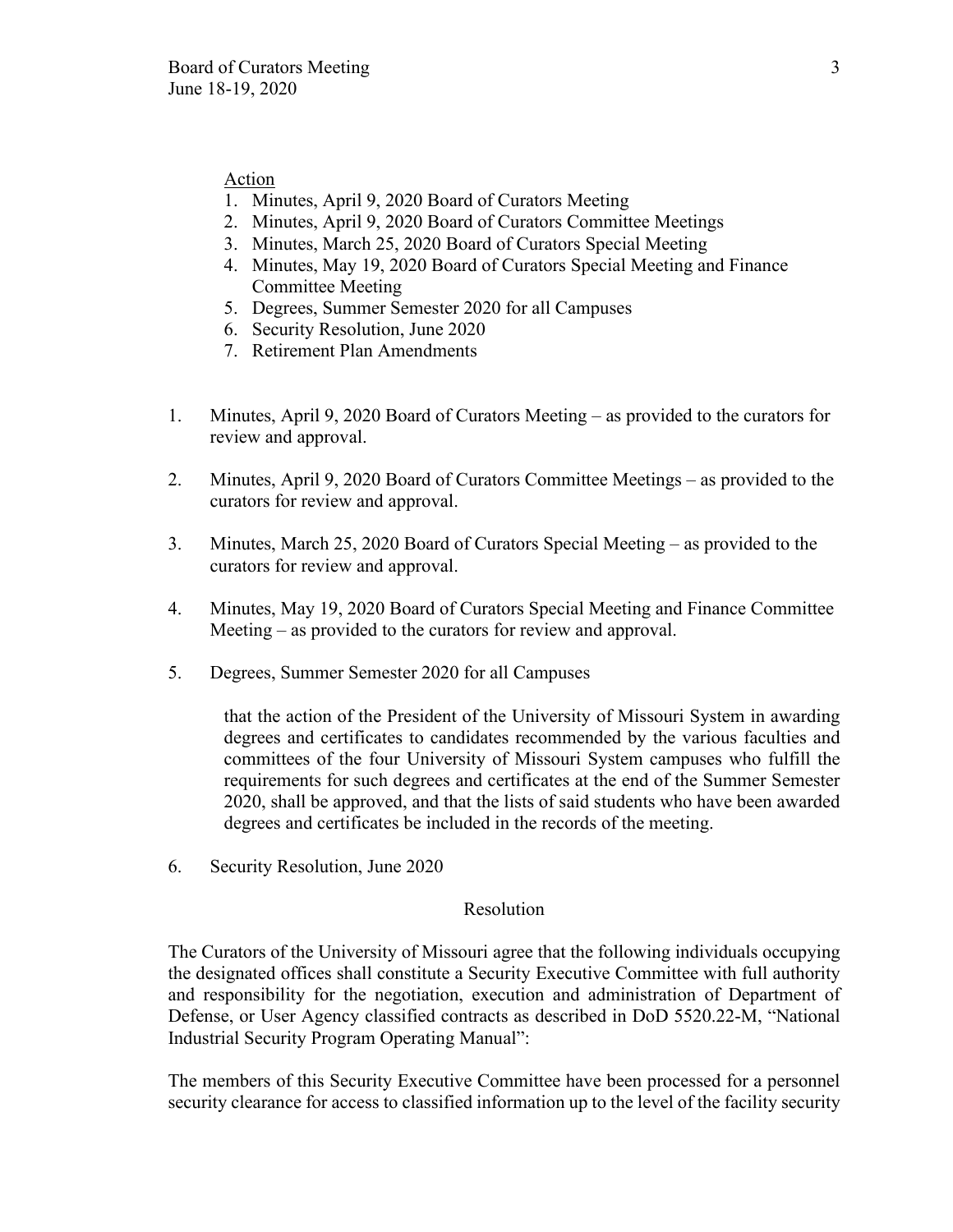clearance granted to this institution, as provided for under the aforementioned security program.

Once the following personnel complete all the requirements for a Department of Defense Top Secret personnel security clearance, they too will become full voting members of the Security Executive Committee.

- President, University of Missouri System, and Interim Chancellor, University of Missouri-Columbia, Mun Y. Choi, Ph.D.
- Curator, University of Missouri System, Phillip Snowden, J.D.
- Provost, University of Missouri-Columbia, Latha Ramchand, Ph.D.
- Chancellor, University of Missouri-Kansas City, C. Mauli Agrawal, Ph.D.
- Provost, University of Missouri-Kansas City, Jennifer Lundgren, Ph.D.
- Chancellor, Missouri University of Science and Technology, Mohammad Dehghani, Ph.D.
- Interim Provost, Missouri University of Science and Technology, Stephen Roberts, Ph.D.

The Security Executive Committee is hereby delegated all of the Board's duties and responsibilities pertaining to the protection of classified information under classified contracts of the Department of Defense or User Agencies awarded to the Curators of the University of Missouri.

The following officers and members of the University of Missouri Board of Curators shall not be required, shall not have, and can be effectively excluded from access to all classified information in the possession of the Curators of the University of Missouri, and do not occupy positions that would enable them to affect adversely the policies and practices of the Curators of the University of Missouri in the performance of classified contracts for the Department of Defense or User Agencies awarded to the Curators of the University of Missouri, and need not be processed for a personnel security clearance:

All members of the Board of Curators, except the designated member of the Security Executive Committee:

- Julia G. Brncic
- Darryl M. Chatman
- Maurice B. Graham
- Greg E. Hoberock
- Jeffrey L. Layman
- David L. Steelman
- Robin R. Wenneker
- Michael A. Williams

Officers: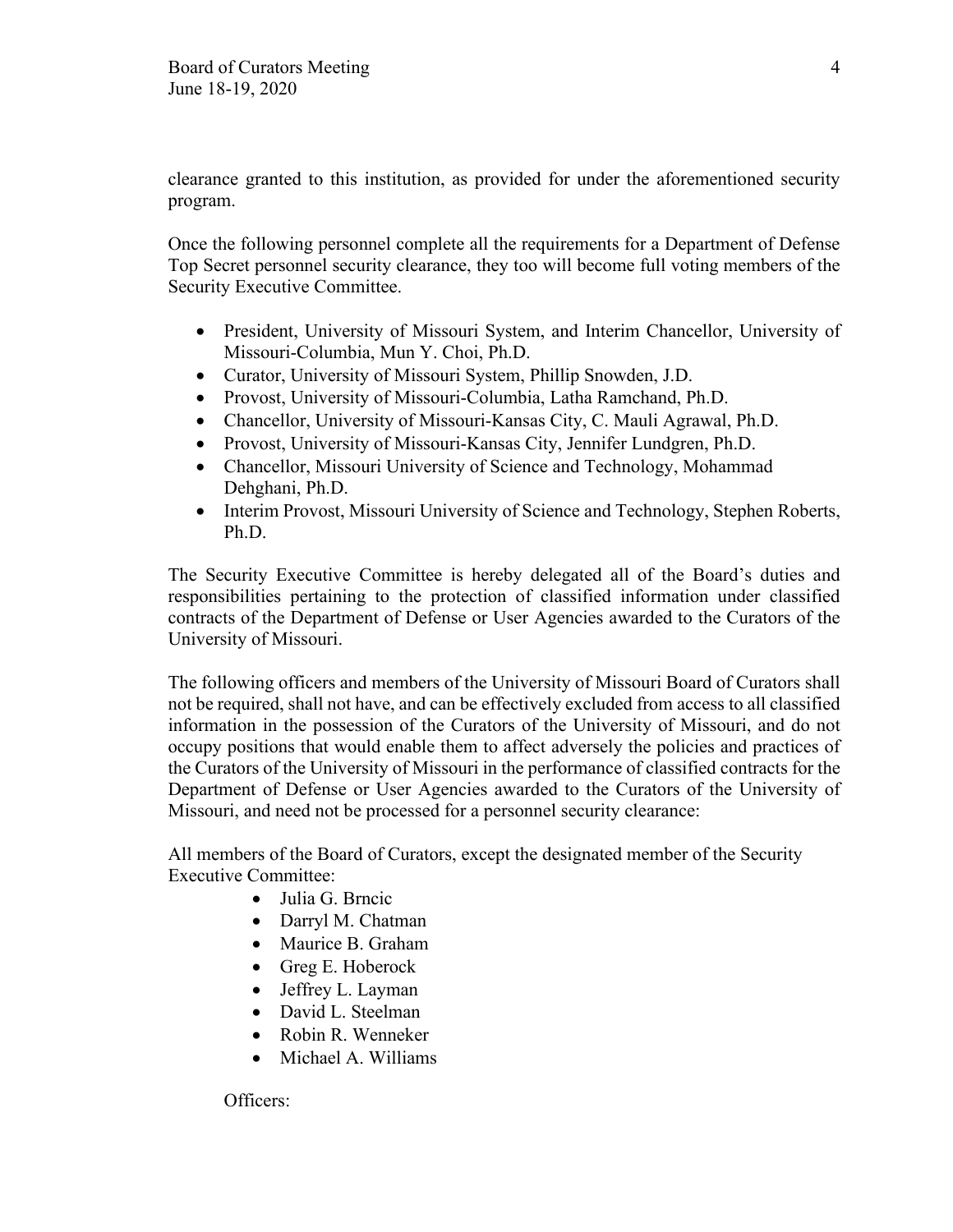- General Counsel, Stephen J. Owens, J.D.
- Chief Audit and Compliance Officer, Michelle Piranio
- Vice President for Finance and Chief Financial Officer, Ryan Rapp
- Associate Vice President for Human Resources and Chief Human Resources Officer, Marsha Fischer
- Chief Marketing and Communications Officer, Kamrhan Farwell
- Vice President for Information Technology, Beth Chancellor
- Chancellor, University of Missouri-St. Louis, Kristin Sobolik, Ph.D.
- 7. Retirement Plan Amendments

that the Employee Retirement Investment Plan (ERIP) be amended as indicated in the attached document containing proposed language changes, effective January 1, 2020 (unless otherwise noted), (i) to allow participants to take coronavirus-related distributions from the ERIP, as described in section 2202(a) of the Coronavirus Aid, Relief, and Economic Security Act (CARES Act), (ii) to suspend required minimum distributions from the ERIP for 2020, unless a participant elects otherwise, pursuant to section 2203 of the CARES Act, and (iii) effective as of June 22, 2020, Participants shall receive Service Credit with respect to prior service with Columbia Surgical Services, Inc. and Columbia Family Medical Services, Inc.;

that the Supplemental Retirement Plan (SRP) be amended as indicated in the attached document containing proposed language changes, effective January 1, 2020 (unless otherwise noted), (i) to allow participants to take coronavirus-related distributions from the SRP, as described in section 2202(a) of the CARES Act; (ii) to suspend required minimum distributions from the SRP for 2020, unless a participant elects otherwise, pursuant to section 2203 of the CARES Act; and (iii) effective March 27, 2020, to extend the due date for plan loan repayments as described in section 2202(b) of the CARES Act;

that the 403(b) Tax Deferred Annuity Plan (403(b) Plan) be amended as indicated in the attached document containing proposed language changes, effective January 1, 2020, (unless otherwise noted), (i) to allow participants to take coronavirusrelated distributions from the 403(b) Plan, as described in section 2202(a) of the CARES Act; (ii) to suspend required minimum distributions from the 403(b) Plan for 2020, unless a participant elects otherwise, pursuant to section 2203 of the CARES Act; (iii) effective March 27, 2020, to extend the due date for plan loan repayments as described in section 2202(b) of the CARES Act; (iv) to move to a single-vendor option for the 403(b) Plan's funding vehicle such that only funding vehicles issued by Fidelity Management Trust Company will receive elective deferrals and nonelective contributions (a) effective on or after August 1, 2020, with respect to Participants who are not enrolled in a TIAA-CREF Funding Vehicle, as well as all Employees who elect to participate and enroll in the Plan on or after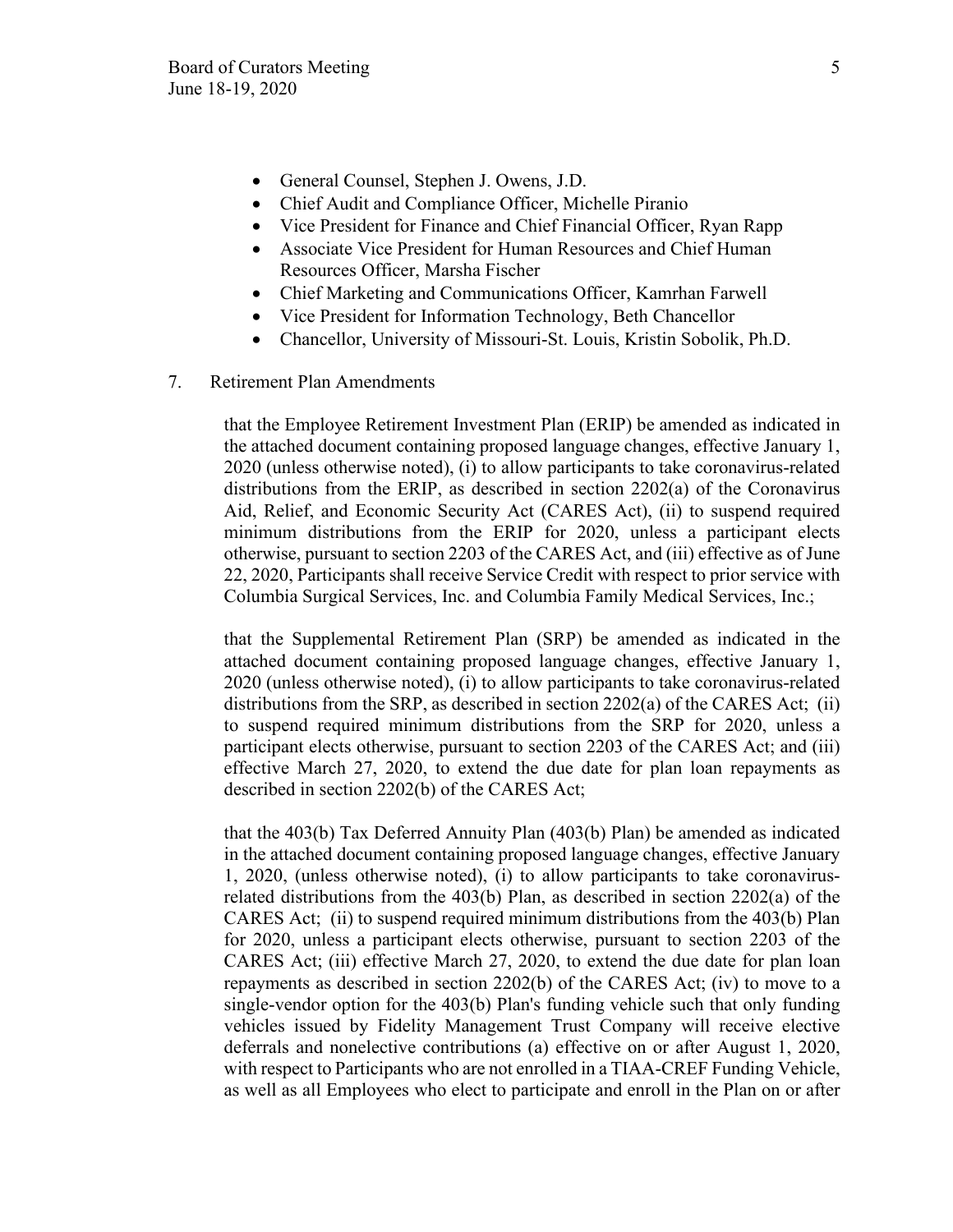August 1, 2020, and (b) effective on or after January 1, 2021, with respect to all other Participants; and

that the 457(b) Eligible Deferred Compensation Plan (457(b) Plan) be amended as indicated in the attached document containing proposed language changes, effective January 1, 2020, (i) to allow participants to take coronavirus-related distributions from the 457(b) Plan, as described in section 2202(a) of the CARES Act and (ii) to suspend required minimum distributions from the 457(b) Plan for 2020, unless a participant elects otherwise, pursuant to section 2203 of the CARES Act.

The motion carried unanimously (9-0) by voice vote with no abstentions.

### **Finance Committee Chair Report**

Curator Steelman provided an overview of committee business.

UM Fiscal Year 2021 Operating Budget (information and slides on file)

It was recommended by the respective Chancellors, endorsed by President Mun

Y. Choi, recommended by the Finance Committee, moved by Curator Steelman and

seconded by Curator Layman, that the following recommendations be approved:

- that the President of the University System be authorized to develop the FY 21 budgets in accordance with the attached planning assumptions and financial summaries (and as on file with the minutes of this meeting), which include the allocation of FY 21 state appropriations less 3.0% statutory withholdings.
- that the President of the University System be authorized to: (a) make required changes to working capital and reserve funds and (b) make supplemental allocations within the funds available to several campuses and programs, such allocations to be made on the basis of priority and need. The President will report periodically to the Board of Curators any material changes in sources and uses of current funds;
- that the operating budget for FY 21 and allocation as stated herein can be modified as necessary by the President to bring the same into harmony with the state appropriations as finally approved by the governor and any withholdings in excess of those shown above.

The motion carried unanimously (9-0) by voice vote with no abstentions.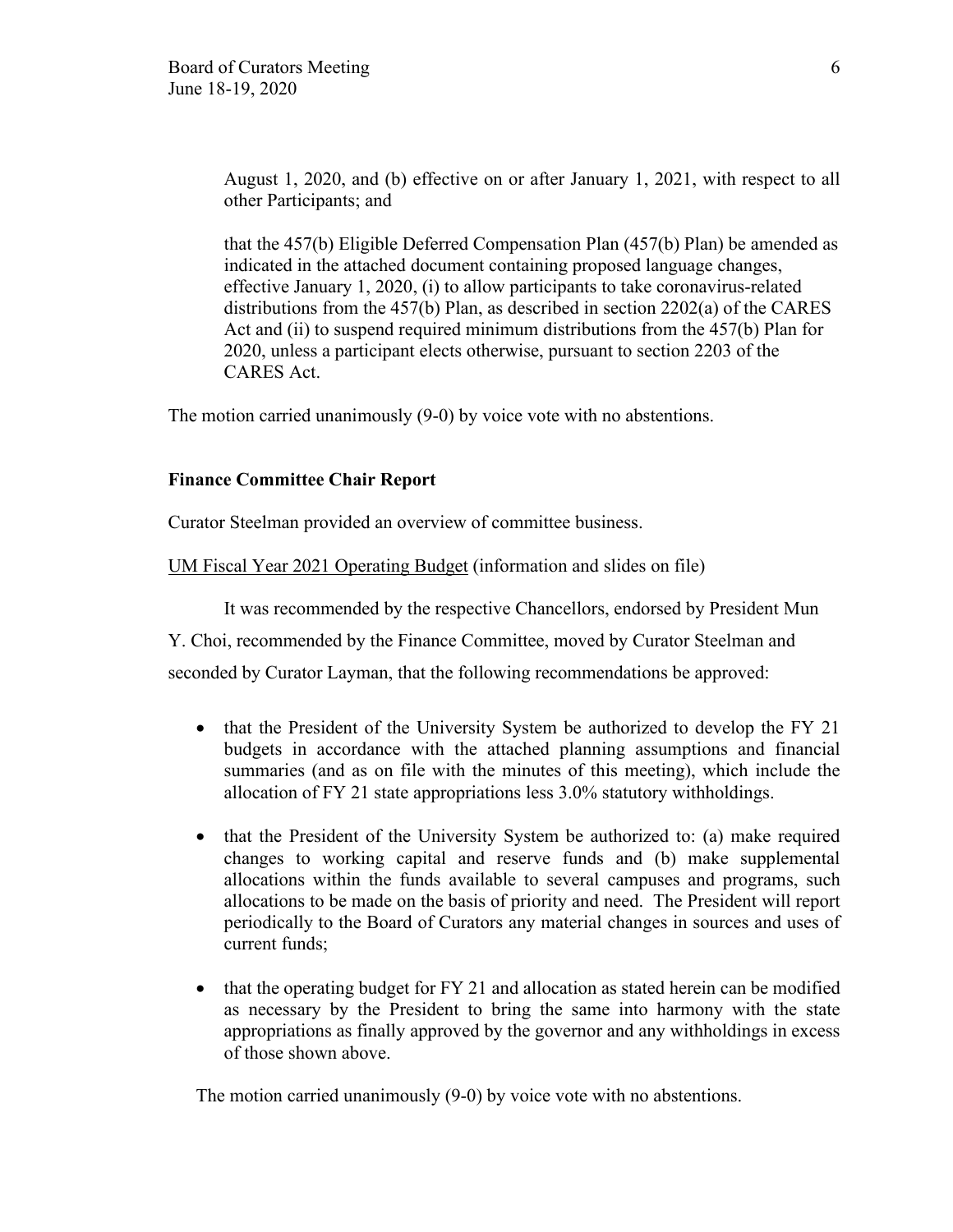UM Fiscal Year 2022 State Appropriations Request for Operations (information on file)

It was recommended by Vice President Ryan Rapp, endorsed by President Mun Y.

Choi, recommended by the Finance Committee, moved by Curator Steelman and seconded

by Curator Hoberock, that the following recommendations be approved:

The President is authorized to file a request for state appropriations for operations as follows:

- (1) Funding the Core Operations continuing at equivalent level to prior year;
- (2) Submit new requests for any higher education directives that might be identified prior to submission;
- (3) Submit Other Curator Programs Requests which includes core funding continuing at the same amounts and new requests for State Historical Society; and
- (4) Submit requests in Accordance with Legislative Requirements.

Any material deviations from estimates in the paper will be reviewed with the

Board.

The motion carried unanimously (9-0) by voice vote with no abstentions.

### FY 2021 Tuition and Required Fees, UM (information and slides on file)

It was recommended by the respective Chancellors, endorsed by President Choi, recommended by the Finance Committee, moved by Curator Steelman and seconded by Curator Graham, that the attached schedules of rates for tuition, information technology fees, and student activity, facility and service fees (and as on file with the minutes of this meeting), be approved, effective with the 2020 fall term.

- 1. Tuition and information technology fees as shown in the attached schedules and described in the Board materials be approved and become effective beginning with the 2020 fall term. Specifically, this includes:
	- a. Tuition rates to increase as follows: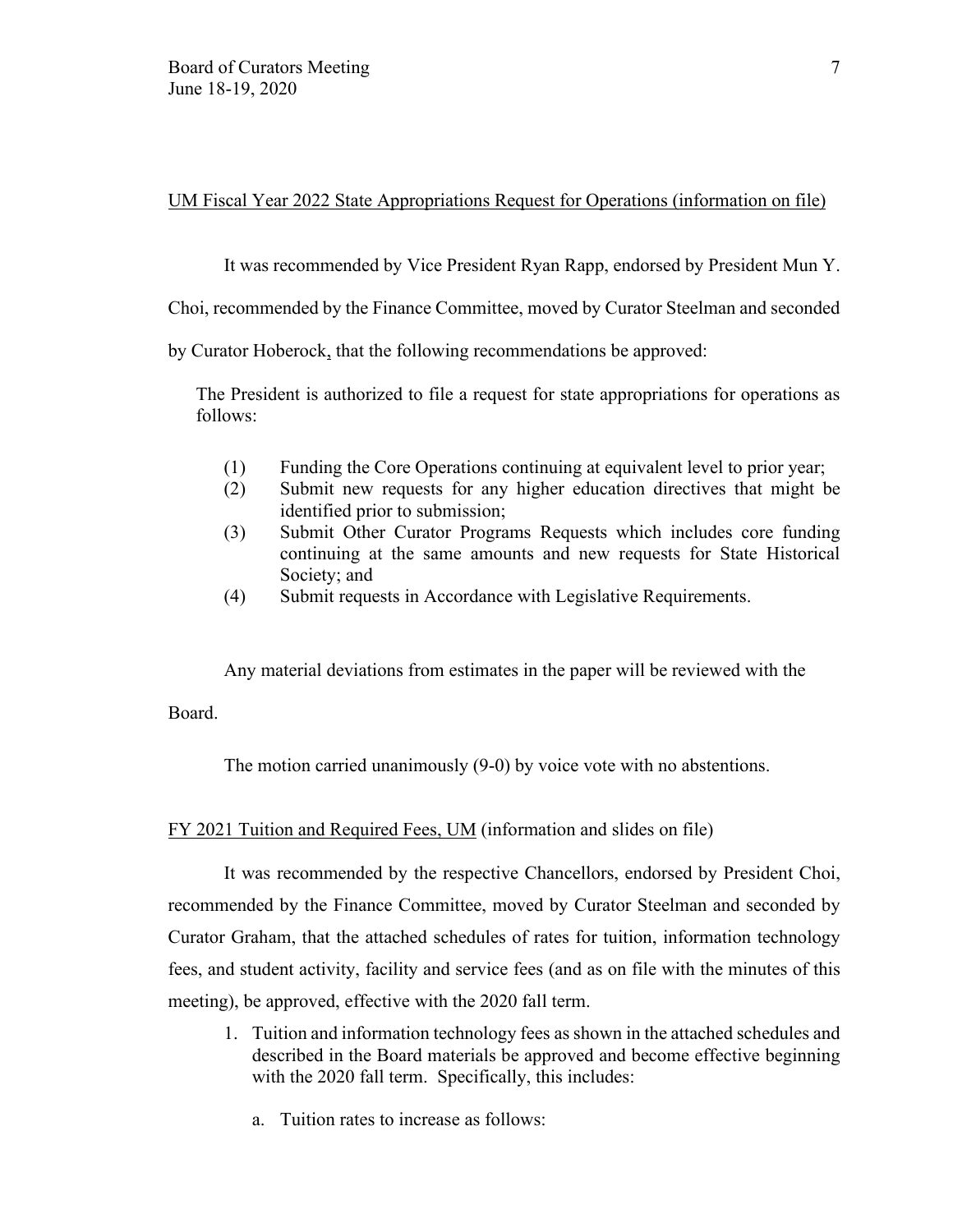- i. Resident undergraduate tuition to increase by 2.3%. For fall 2020 and spring and summer 2021 terms, resident undergraduate students will be assessed the 2.3% increase with the prior year waivers carried forward. The President is directed to use his authority under CRR 230.010.C to waive tuition so resident undergraduate students only pay the 2.3% increase and continue the same waiver as provided in FY 2020. The President may withdraw such waiver and require payment up to the maximum assessed rate in the event financial circumstances warrant.
- ii. Nonresident undergraduate and graduate tuition rates are proposed to increase by 2.3% except for the S&T nonresident graduate rate which will not be changed.
- iii. S&T will increase international undergraduate tuition by 2.3%. Tuition for international graduate students will not be changed.
- iv. UMSL Illinois undergraduate and graduate tuition to increase by 2.3%
- v. UMKC Kansas and Heartland undergraduate tuition to increase by  $2.3\%$ .
- vi. Professional school tuition to increase from 1.4% to 6%.
- b. Information Technology fee will increase by 2.3%.
- 2. Student activity, facility and service fees as shown in the attached schedule and described in the Board materials be approved and become effective beginning with the 2020 fall term.
- 3. Effective beginning with the 2020 fall term, the Board of Curators revokes and repeals all previous tuition and required fee schedules and adopts the attached tuition and required fees rate schedules. The Board finds such action to be necessary for the maintenance and operation of the University.

The motion carried unanimously (9-0) by voice vote with no abstentions.

### FY 2021 Supplemental and Other Related Enrollment Fees, UM (information and slides on file)

It was recommended by the respective Chancellors, endorsed by President Choi, recommended by the Finance Committee, moved by Curator Steelman and seconded by Curator Graham, that the attached schedule of rates for supplemental and other enrollment fees (and as on file with the minutes of this meeting) be approved.

1. Supplemental course fees, eLearning, special program delivery, and continuing education instructional fees as shown in the attached schedules and described in the Board materials be approved and become effective beginning with the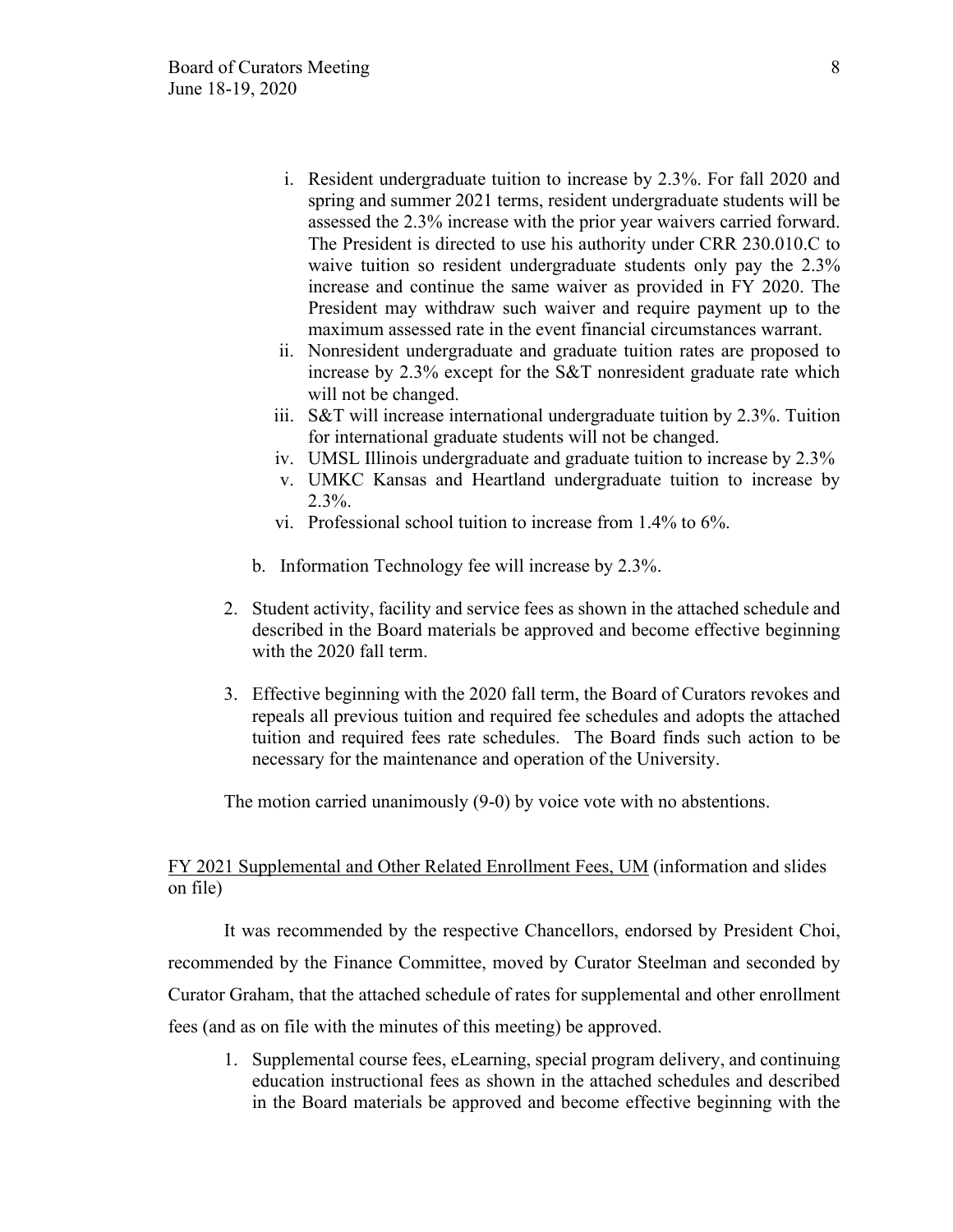2020 fall term.

2. The Board of Curators revokes and repeals all previous supplemental and other enrollment fee schedules and adopts the attached supplemental and other related enrollment fee schedules effective with the 2020 fall term. The Board finds such action to be necessary for the maintenance and operation of the University.

The motion carried unanimously (9-0) by voice vote with no abstentions.

#### **Audit, Compliance and Ethics Committee Chair Report**

Curator Layman provided an overview of committee business.

Internal Audit and Consulting Annual Report,  $UM -$  (information on file for this information only item)

Fiscal Year 2021 Risk Assessment and Proposed Internal Audit and Compliance Plans, UM (information and slides on file)

It was recommended by Vice President Rapp, endorsed by President Choi, recommended by the Audit, Compliance and Ethics Committee, moved by Curator Layman, seconded by Curator Wenneker, that the attached Fiscal Year 2021 Risk Assessment and Proposed Internal Audit and Compliance Plans be approved.

The motion carried unanimously (9-0) by voice vote with no abstentions.

#### **Health Affairs Committee Chair Report**

Curator Graham provided an overview of committee business.

Executive Vice Chancellor for Health Affairs Office and Plans – (Slides on file for this information only item)

COVID-19 Pandemic Response Update – (Slides on file for this information only item)

Quarterly Compliance Report, MU Health – written report only – (Information on file)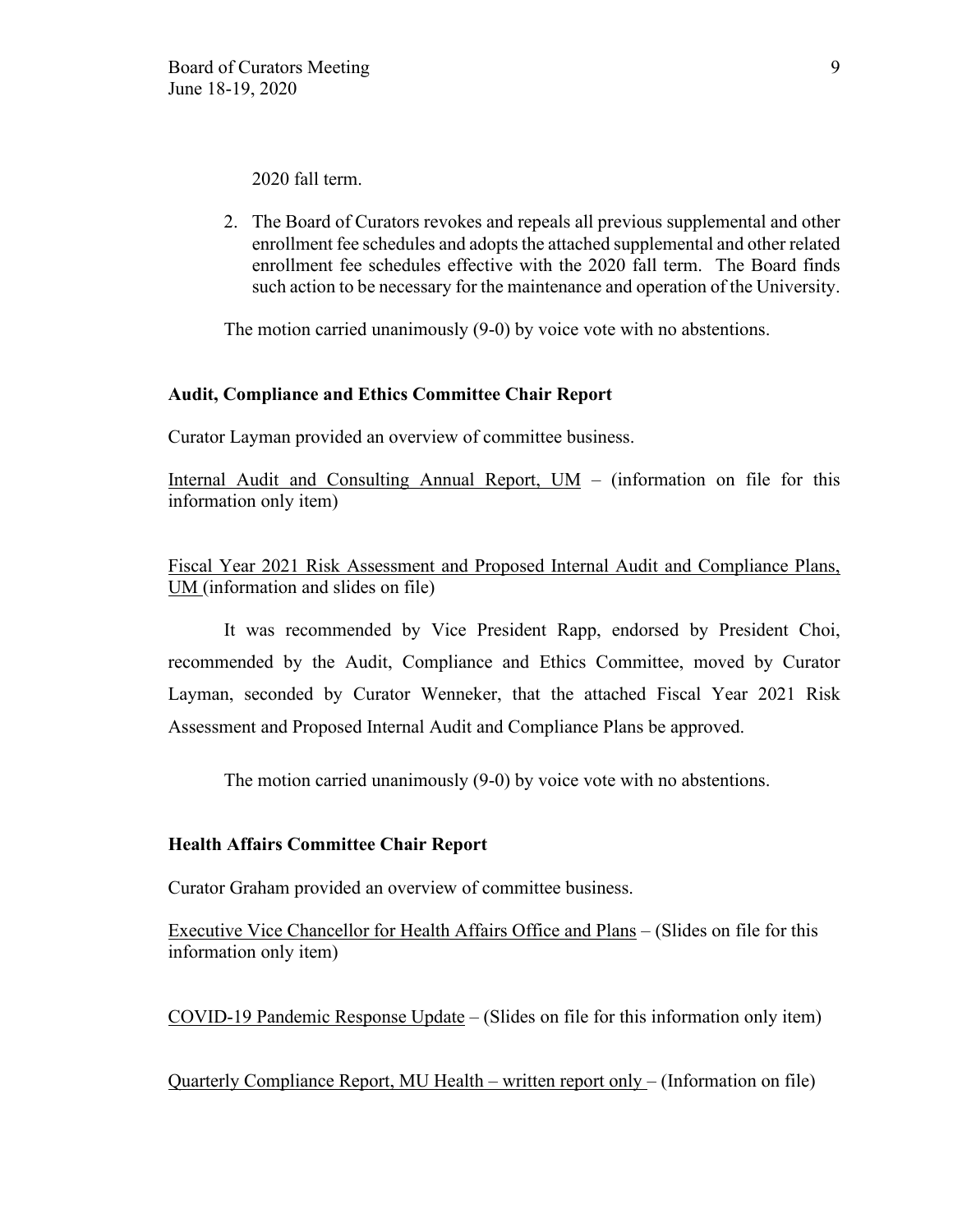Quarterly Financial Report, MU Health – written report only – (Slides on file for this information only item)

# Amendment, Collected Rule and Regulation 440.040, University Physicians Medical Practice Plan

It was moved by Curator Graham and seconded by Curator Layman, that Section 440.040 of the Collected Rules and Regulations, University Physicians Medical Practice Plan, be amended as described in the supporting documents (and as on file with the minutes of this meeting).

# **Chapter 440: UMC Medical Services**

### **440.040 University Physicians Medical Practice Plan**

Amended February 27, 1976 & Bd. Min. 12-14-79 & 3-17-87; Amended Bd. Min. 9-28- 17; Amended Bd. Min. 9-20-18; Amended Bd. Min. 6-18-20.

### A. **Definitions**

- 1. **University Physician Medical Practice Plan**—These rules and regulations shall be known and referred to as the "University Physicians Medical Practice Plan."
- 2. **Plan**—The word "Plan" as used in these regulations shall be construed to mean the Plan herein created for the rendering of professional services to patients, consultation or any other services related to their professional skills rendered to others than the University by members of the Faculty of the School of Medicine of the University of Missouri-Columbia ("MU"), providing for the use of any fees or compensation received for such services and providing for additional compensation for those Faculty members who become participants in the Plan.
- 3. **Plan Income** —The words "Plan Income" shall be construed to mean all income received by the University by assignment which are derived from patient care activities from sources identified in Section 440.040.D.
- 4. **MU Health Care**—The words "MU Health Care" or "MUHC" as used herein shall refer to the facilities owned, operated or that are affiliates of MU Health Care and the School of Medicine. This includes MU and the UM System.
- 5. **Participant**—The word "Participant" as used in these regulations shall be construed to mean all Faculty or Staff Physicians of the School of Medicine who are members of the MUHC Medical Staff who as part of their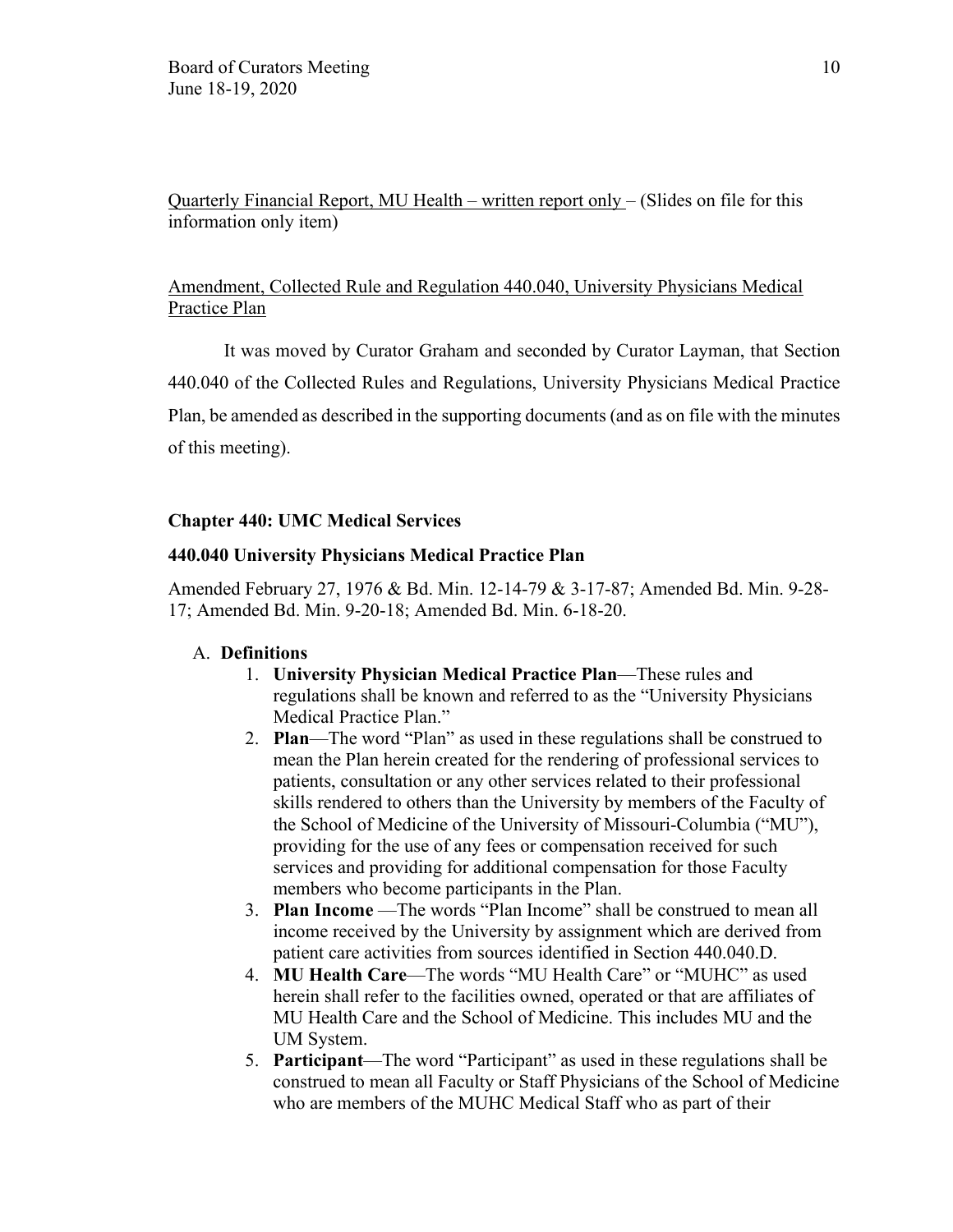employment responsibilities generate income from professional activities documented by a signed contract for patient care related services which is assigned to the University pursuant to the Plan.

- 6. **Department**—The words "Department" or "Departments" shall refer to those departments of the School of Medicine for whom departmental accounts have been recommended by the University Physicians Management Committee and approved by the Dean and in which one or more Faculty members or Staff Physicians shall have qualified as participants in the Plan.
- 7. **Departmental Account**—The words "Departmental Account" or "Departmental Accounts" shall refer to those departmental accountability records maintained in the University Physicians Administration Office in support of the percentage portion of the Plan income credited to the department as determined by the Plan.
- 8. **University Physicians**—The words "University Physicians" shall mean the operating name of the University Physicians Medical Practice Plan.
- 9. **Section/Division**—The words "Section/Division" or "Sections/Divisions" shall refer to those sections/divisions of departments of the School of Medicine which have a separate account as provided in Section 440.040 G.3.
- 10. **Section/Division Chief** —The words "Section/Division Chief" shall refer to the head of a section/division within a department qualified under the Plan.
- 11. **Section/Division Account**—The words "Section/Division Account" or "Section/Division Accounts" shall refer to those sectional accountability records maintained in the University Physicians Administration Office in support of the portion of the Plan income credited to the section as determined by the Plan.
- 12. **Dean**—The word "dean" shall refer to the Dean of the School of Medicine.
- 13. **Chancellor**—The word "Chancellor" shall refer to the MU Chancellor.
- 14. **President**—The word "President" shall refer to the President of the UM System.
- 15. **Chief of Staff** —The words "Chief of Staff" shall refer to the Chief of Staff, MU Health Care.
- 16. **School of Medicine** —The words "School of Medicine" shall refer to the MU School of Medicine.
- 17. **University**—The word "University" shall refer to The Curators of the University of Missouri and UM System.
- 18. **Hospital**—The word "Hospital" shall refer to the facilities owned, operated or are affiliates of MU Health Care.
- 19. **Department Chair**—The word "Department Chair"" shall refer to the head of a department in which one or more Faculty members shall have qualified as participants in the Plan.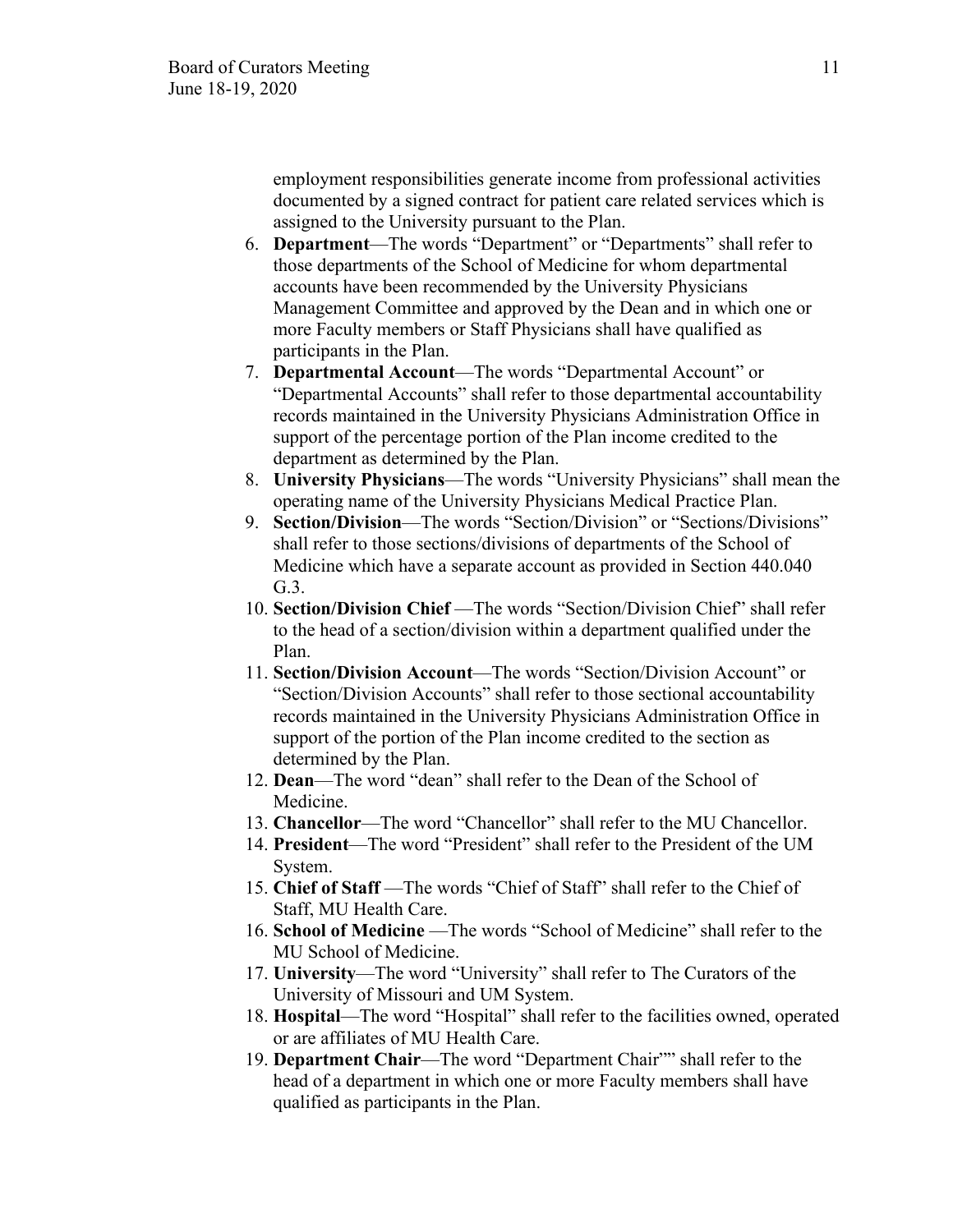- 20. **Chief Executive Officer of MU Health Care** —The words "Chief Executive Officer" shall refer to the Chief Executive Officer of MU Health Care.
- 21. **University Physicians Management Committee**—The words "University Physicians Management Committee" shall refer to the committee established by the Plan. As an exception to the general regulation providing for the appointment of University committees, there is hereby created a committee to be known as the University Physicians Management Committee.
- 22. **Executive Director of University Physicians** —The words "Executive Director of University Physicians" shall refer to the Executive Director of University Physicians.
- 23. **Base Salary Contract** —The words "Base Salary Contract" shall refer to the regular employment contract approved by MU.
- 24. **Participant Body**—The words "Participant Body" shall refer to the total collective participants in the Plan.
- 25. **Deduction Rate**—The words "Deduction Rate" or "Deduction Rates" shall refer to the percentage(s) accounted and budgeted annually for the costs of operation of the Plan.
- 26. **Group**—The word "Group" shall refer to participants within a department and/or section/division who pool their Plan income.
- 27. **Staff Physician**  The words "Staff Physician" shall refer to physician employees of the University who are not ranked faculty, are classified as Staff Physicians and generate income from professional activities documented by a signed contract for patient care related services which is assigned to the University pursuant to the Plan. Staff Physicians do not participate in Section F, Distribution of Net Plan Income, and Section G, Distribution of Incentive Income, of this Plan. To the extent Staff Physicians receive incentive compensation, such incentive compensation shall not be governed by this Plan but instead shall be established and governed under applicable Collected Rules and Regulations and University policies, including but not limited to Section 360.150 of the Collected Rules and Regulations.
- B. **Purposes of the Plan**—Faculty members of the School of Medicine may be engaged in one or more of the following employment duties: teaching, research and patient care. Patient care is an integral part of the educational mission of the school for it provides to the instructor and the medical student the clinical experience essential to medical education. In the course of rendering patient care services, faculty members may generate income described in this Plan as plan income.

This plan has been created to provide a means for establishing salary compensation for employment services rendered by plan participants to their employer, the University, an educational organization. All payments to plan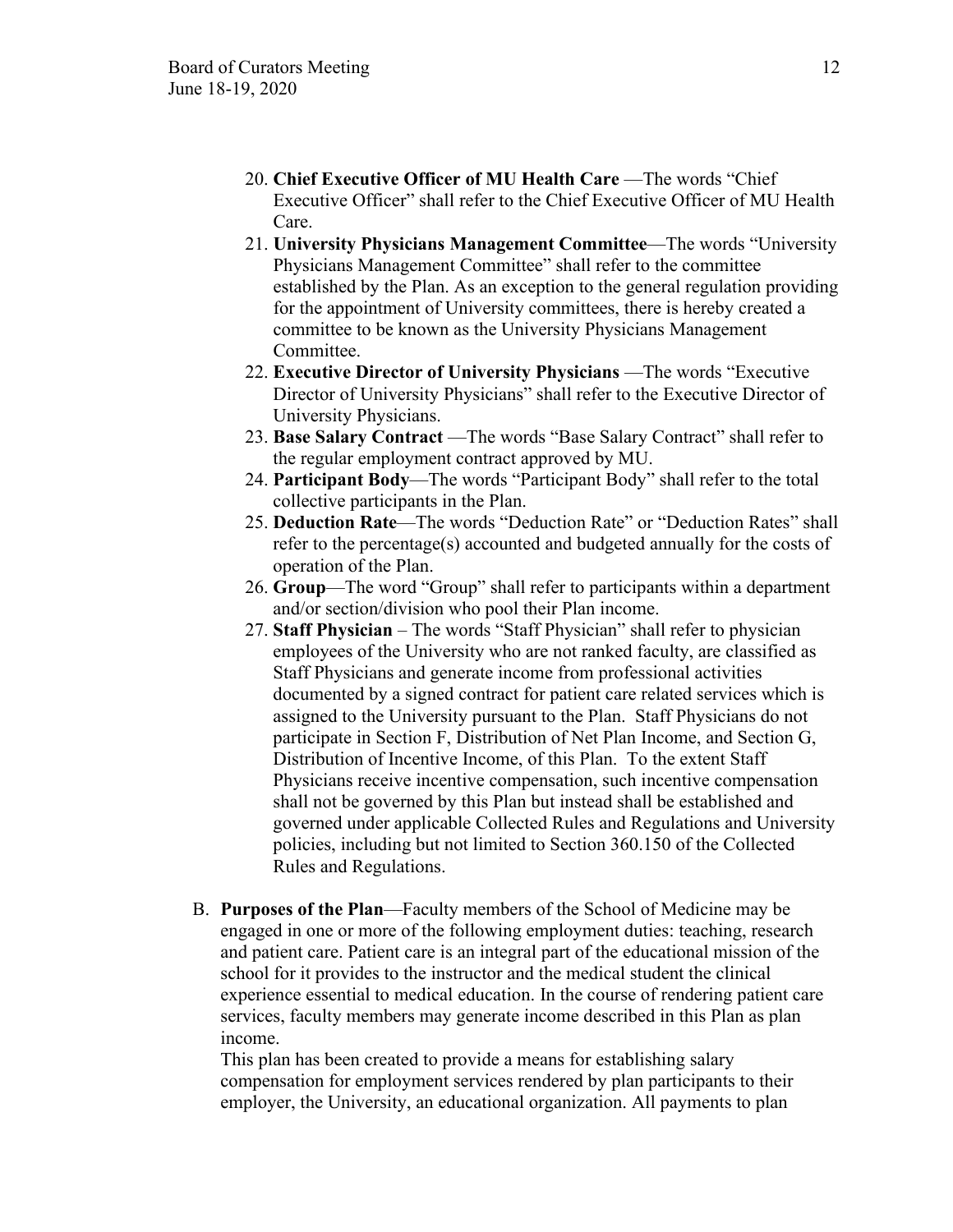participants made pursuant to the provisions of this plan are salary payments by the employer to the participants as employees and subject to the rules and regulations of the University governing the approval and payment of salaries. All plan income referred to in Section 440.040 D. shall be irrevocably assigned to the employer by the plan participants as agents (employees) of the employer; no plan participant shall have any right, title or interest in any such plan income; and the employer shall have the unrestricted right to such income and complete control over its disposition. Provisions in this plan for accounting for plan income and expenses and for recommendations from plan participants are not intended to and shall not be construed to confer on plan participants any right, title or interest in plan income, any right to control the disposition of plan income and expenses, or any right to determine salaries. In addition, the plan is created to implement the following purposes:

- 1. To provide a system by which the faculty is enabled to achieve fulfillment of their commitment to high quality patient care.
- 2. To recognize that high quality patient care is related to faculty participation in teaching and research and also that high quality clinical teaching is dependent upon the faculty being engaged in active medical practice, thereby assuring an adequate supply of clinical material for educational purposes.
- 3. To establish incentive mechanisms for faculty compensation which enhance the attainment of the patient care, teaching and research goals of the School of Medicine, University Physicians and MU Health Care.
- 4. To assure a University Physicians Medical Practice Plan which will be competitive with income plans of other academic medical centers in the United States.
- 5. To assist with the retention of qualified faculty by contributing to their total compensation.
- 6. To establish and maintain a set of policies for the management of professional income which is sufficiently flexible to respond to the needs of all participating individuals, sections and departmental differences.
- 7. To provide a mechanism for Staff Physicians to participate in the governance of University Physicians.
- 8. To provide a mechanism to support programs that benefit the School of Medicine.
- 9. To establish a methodology of professional income generation, distribution and utilization.
- C. **Participants**—All Faculty and Staff Physicians of the School of Medicine who are members of the MU Health Care Medical Staff who as part of their employment responsibilities generate income from professional activities for patient care related services which is assigned to the University pursuant to the Plan shall be participants in the Plan.
	- 1. For each participant, a written Agreement shall be executed annually and filed in the Business Office of University Physicians. Each Agreement shall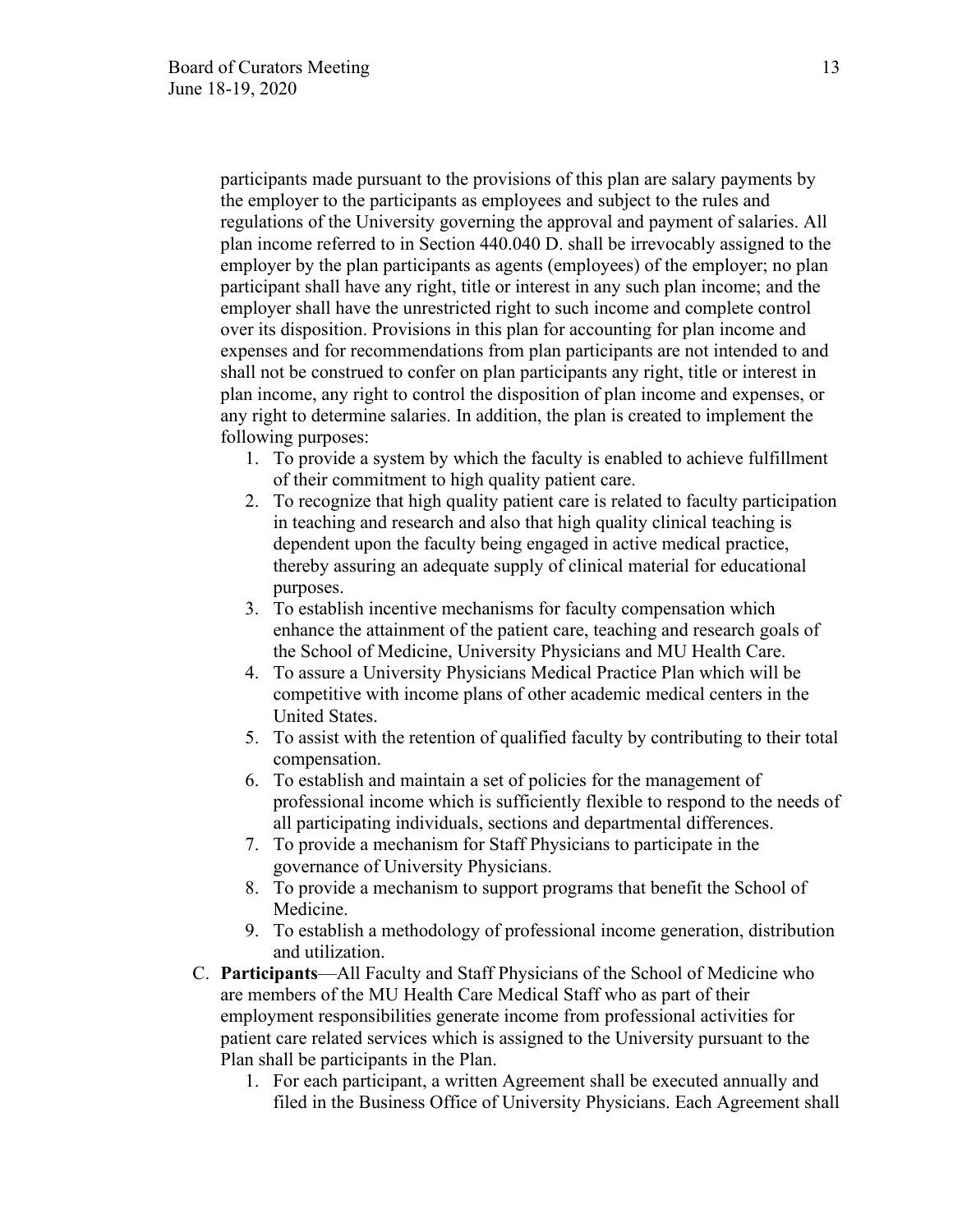contain a statement that the participant will abide by all provisions of the Plan.

- 2. Section F, Distribution of Net Plan Income, and Section G, Distribution of Incentive Income, do not apply to Staff Physicians.
- D. **Plan Income** —Within the framework of the Plan, Plan income means:

All income derived from patient care and other income derived from patient care provided by a participant in the performance of regularly assigned duties for the University as determined by the appropriate person having supervisory authority of the participant. For participants who are full time employees (0.75 FTE or greater), such participants may not engage in income-generating patient care activities outside of their regularly assigned duties for the University unless such outside activity complies with applicable law and University policy and has been approved by the Dean and Department chair.

- 1. As unique instances of patient care occur, the University Physicians Management Committee will recommend whether income derived from these instances constitute Plan income.
- 2. Income of participants not related to patient care shall not be Plan income.
- 3. Section 490.020 of the Collected Rules and Regulations of the University establishes the terms and conditions of coverage for Medical, Professional, and Patient General Liability for University employees and should be separately reviewed to determine whether and to what extent coverage exists for activities done outside of regularly assigned duties for the University.

### E. **Distribution of Plan Income**

- 1. **Costs of Operations**—The costs of operations of the Plan will be funded by applying an approved deduction rate (percent) to Plan Income. The costs of operation of the Plan may include expenditures for the following items and activities:
	- Billing and Collections Costs
	- Professional Liability Insurance
	- Support personnel, services and facilities
	- Administrative costs
	- Retirement

• Other items that are deemed necessary in the operation of the Plan Annually and as requested by the University Physicians Management Committee, the Executive Director of the University Physicians will report to the University Physicians Management Committee the expenditures to date for the costs of operation of the Plan. A final accounting report will be issued after the close of the accounting period.

An annual budget will be submitted for the costs of operation of the Plan. Based on the budget that is submitted the University Physicians Committee shall recommend a deduction rate to be proposed for the period covered by the budget. The proposed deduction rate and budget for the next fiscal year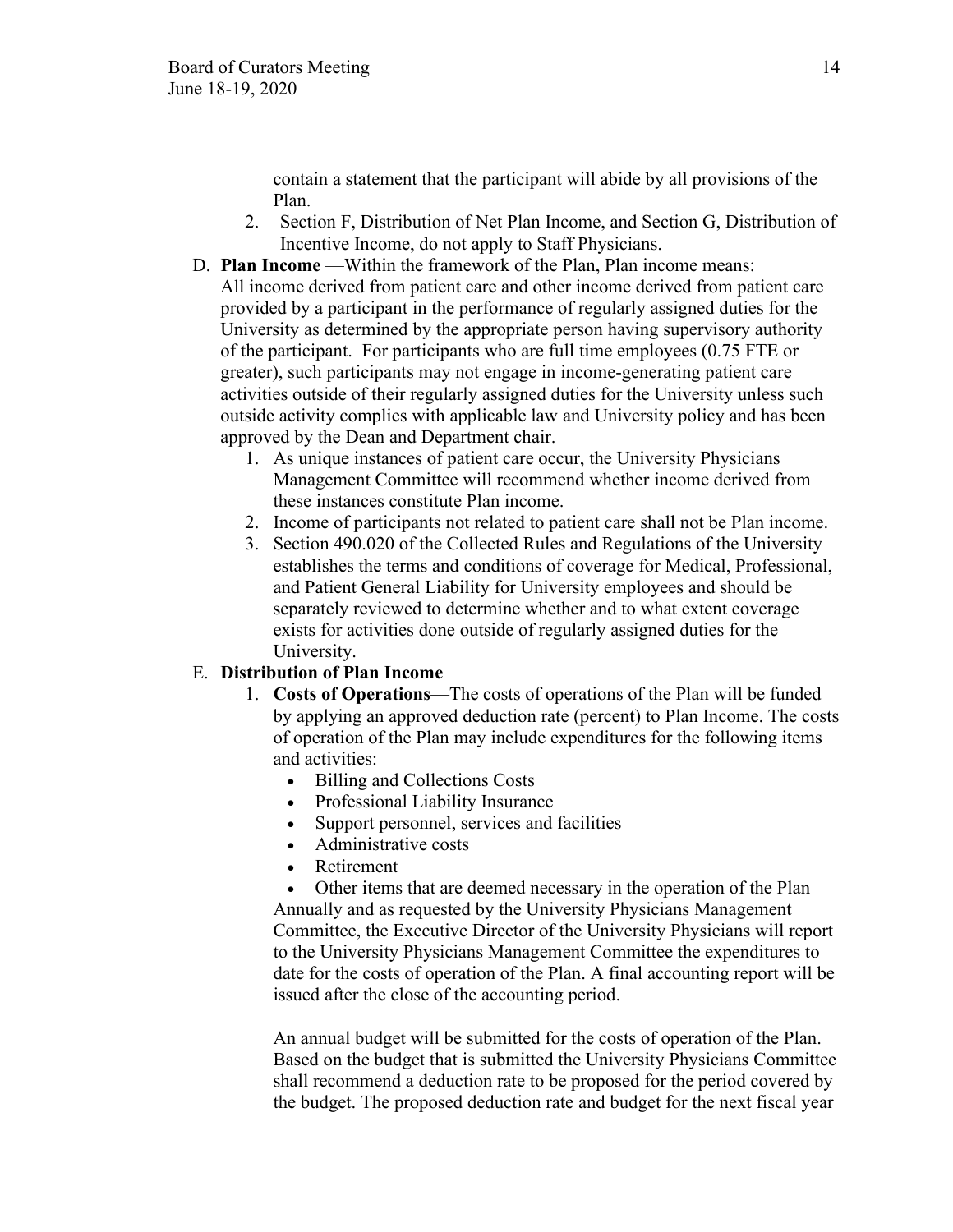must be approved by the Dean.

Further, for certain types of Plan income, such as contract income and certain other types of "lump sum" income, requiring a minimum of administrative and business office expense, it may be appropriate to establish a special deduction rate(s) to cover operating costs.

In exceptional circumstances, it may be necessary to alter the deduction rate during the fiscal year. Such an alteration will be recommended by the University Physicians Management Committee and approved by the Dean.

Separate accounts will be established for each category of expenditures authorized in this Section 440.040 E.1. Expenditures from these accounts will be in accordance with standard University standards.

From time to time good accounting practice and effective fiscal management may well indicate a need to revise, expand, contract or otherwise modify the accounting system relative to the Plan. Nothing in this Plan shall be interpreted as preventing such accounting revision, expansion, modification or contraction so long as they adhere to generally accepted accounting principles and University policy.

2. **Dean's Office Account** —A Dean's office account shall be maintained. The account shall be credited with 6 percent of the Plan income. Any expenditures or transfers from this account must conform to standard University budgeting policy.

 The Dean's Office account is established to support research and development costs, capital improvements, new members of the faculty, renovation, the Health Sciences Library and for such other purposes that are of general benefit to the School of Medicine.

3. **Departmental Accounts**—A departmental and or Sectional/Divisional account shall be maintained for each department and/or section/division. The departmental accounts shall be credited with 10 percent of the departmental Plan income.

Annually on the date established by the Dean, the department is to submit a comprehensive budget to include the distribution of the department's share of Plan income. This annual budget must be approved by the Chair of the Department and the Dean.

Expenditure from these accounts shall be in accordance with standard University policy.

Voluntary contributions to the Dean's Office account may be made annually from each departmental and/or sectional/divisional account. The University Physicians Administration Office shall supply the Dean and the University Physicians Management Committee with a periodic statement of account for each departmental and/or sectional/divisional account. A periodic statement of account shall be furnished to each Department Chair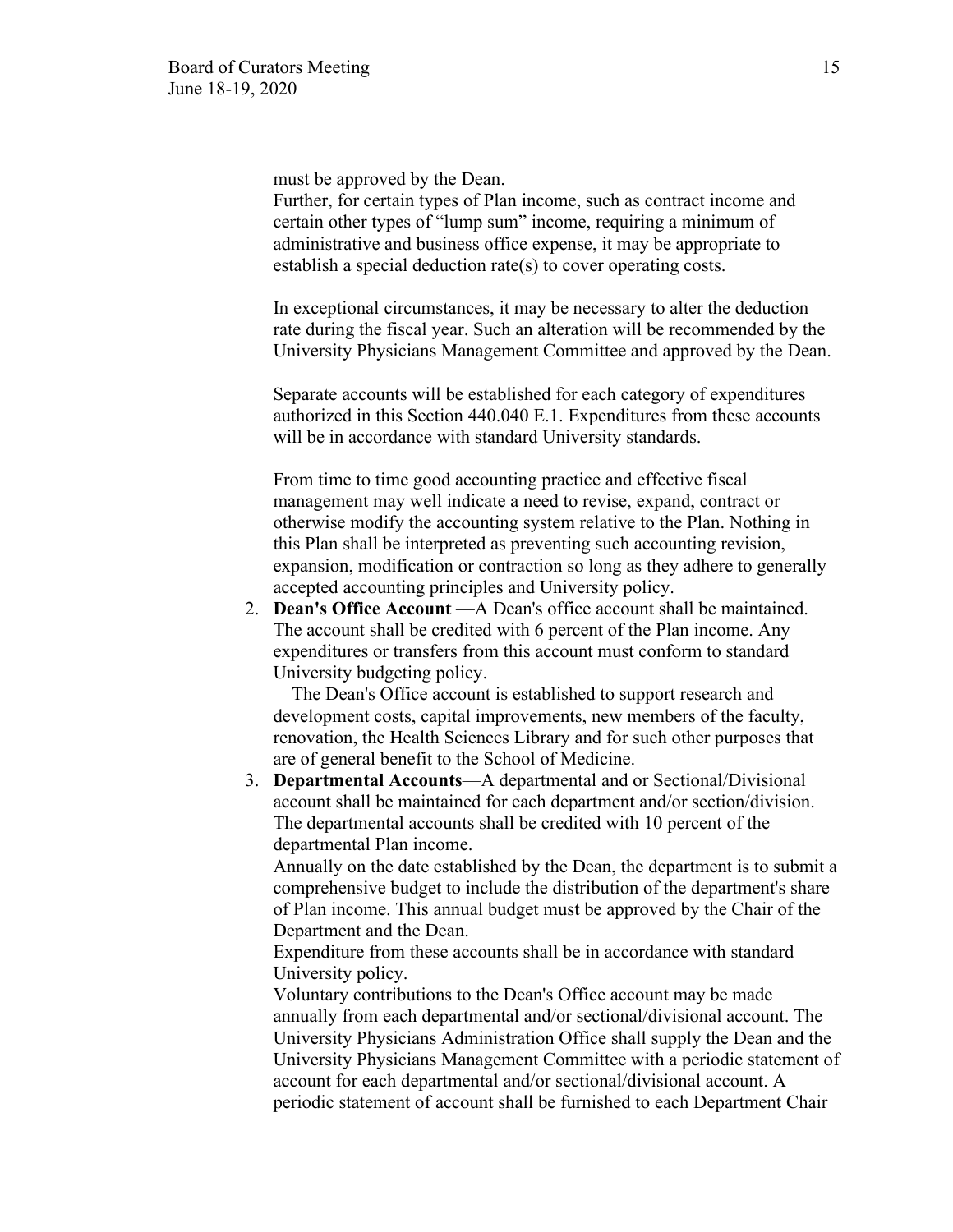or Section/Division Head for their own departmental or sectional/divisional account.

# F. **Distribution of Net Plan Income**

- 1. **For purpose of this section, the following definition applies:** The words "Net Plan Income" shall be construed to be plan income (Section 440.040 A.3) less the distribution of plan income as outlined in Section 440.040 E. Net Plan Income will be those funds available to meet base salary contract commitments as outlined in Section 440.040 F.2, and incentive income as outlined in Section 440.040 G.
- 2. **Salary Contract—Base Salary** —A participant's base salary may be budgeted from plan income and/or from funds derived outside the Plan Recommendation of the individual faculty member's base salary contract from all sources including Plan income shall be made by the appropriate Departmental Chair and approved by the Dean to the appointing authority with this determination becoming a part of the recommended School of Medicine budget. That portion of the faculty member's base salary which is budgeted from Plan income shall preferably reflect the extent of their efforts in patient care. The salary contract will be negotiated in the same manner as other School of Medicine faculty contracts.

The portion of base salary budgeted from plan income is payable only to the extent of departmental net plan income. If Departmental net plan income is not sufficient to meet budgeted base salary, then the individual Department Trust funds or the School of Medicine funds will meet the remainder of the obligation.

Under normal circumstances the portion of the individual's base salary budgeted from Plan income will be derived through only one Section/Division or Department. Under the special circumstances of interdisciplinary programs individuals with joint appointments may derive salary measured by Plan income from more than one Section/Division or Department with the approval of the participant, the Section/Division Chief or Chiefs, the Department Chair, University Physicians Management Committee and the Dean.

The faculty contract year for the purposes of the Plan will be the faculty contract year of MU. Faculty members who commence employment subsequent to the beginning of the faculty contract year may be a participant for the remainder of the year.

3. **Payment of Base Salary** —A departmental or divisional/sectional base salary pool shall be established for each department or division/section in which net plan income will be pooled and from which base salaries as outlined above (Section 440.040 F.2) will be paid.

### G. **Distribution of Incentive Income**

1. For purposes of this section, the following definition applies: The words "Incentive Income" will refer to net plan income less the costs of base salary contract commitments as outlined in Section 440.040 F.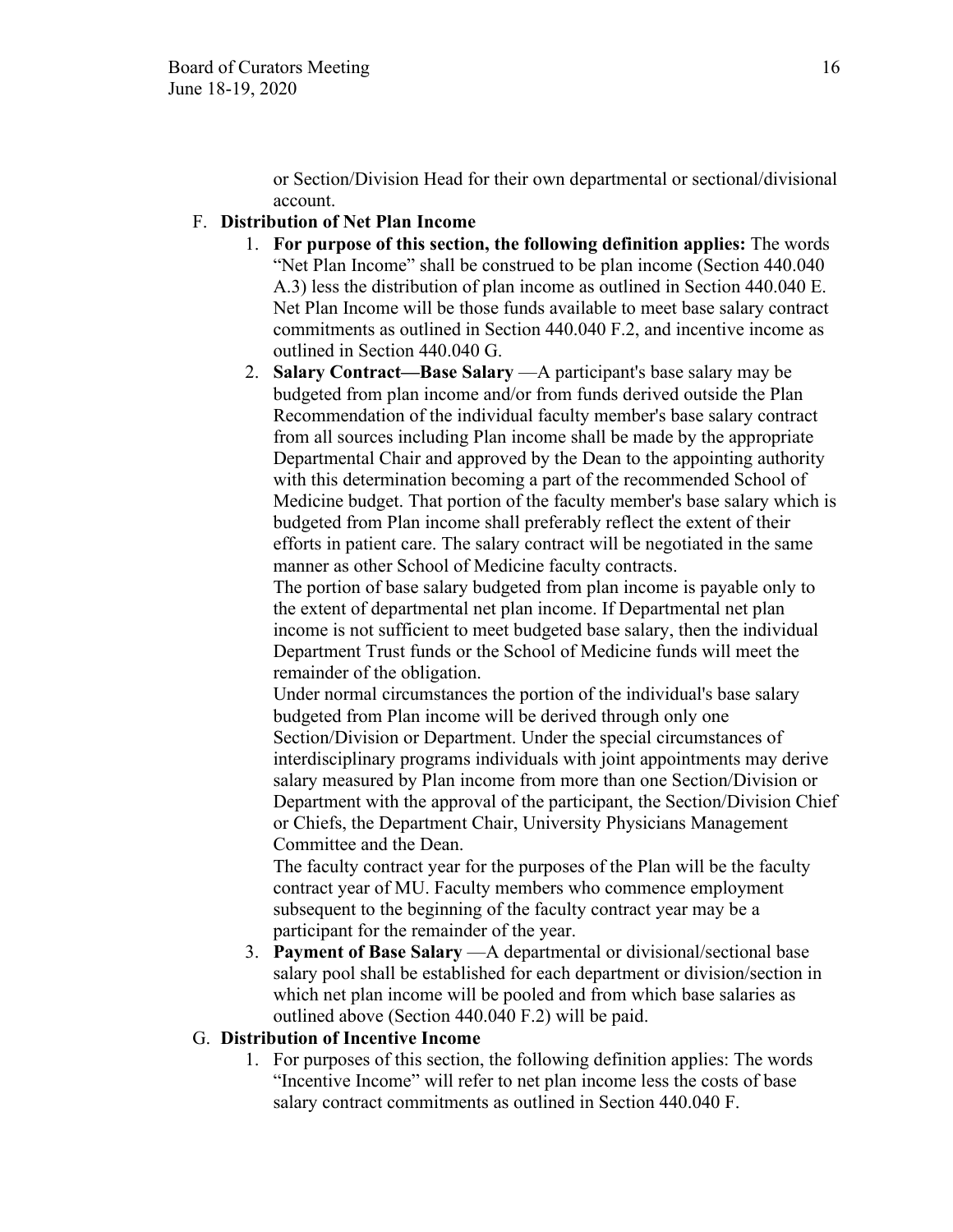# 2. **Individual Participant**

a. In addition to base salary (440.040 F. above) a participant may receive available incentive income as incentive salary. A participant can receive incentive salary only if the participant generated net revenue sufficient to meet their portion of base salary as described in Section 440.040 F.2. Individual participants may allow reductions of incentive salary for support of their Department or Section/Division. This amount will be determined by negotiations between the individual and their Department Chair with approval of the Dean. Such arrangements and the allocation of such incentive salary shall be determined prior to the commencement of the salary contract year and agreed to in writing by the participant and approved by the Chief of the Section/Division, the Department Chair and the Dean.

# 3. **Group Participants**

- a. In some circumstances it may be appropriate for participants within a department and/or section/division to practice as a group and pool their incentive income. Such arrangements and the allocation of such incentive salary among the participants in the department or section/division shall be determined prior to the commencement of the salary contract year and agreed to in writing by each participant and approved by the chief of the section/division, the Department Chair and the Dean.
- b. Annually on the date established by the Dean the appropriate Departments will submit proposals to practice as departmental or sectional/divisional groups to pool their Plan income under Section 440.040 G.3.a.
- 4. **Participant's Account**—An account shall be established for each Participant which shall be credited with the participant's portion of the Plan income as determined by the University Physicians Medical Practice Plan base salary contract and the incentive income distribution schedule. All expenditures or transfers from this account will conform with the participant's plan contract provisions relating to the participant's share of any incentive income.

# H. **Administration of the Plan**

1. **University Physicians Management Committee** —The membership of the University Physicians Management Committee will include all Department Chairs or approved alternates, six members from the participants at large or their elected alternate. The Chair of the Plan with prior approval of the Executive Committee, Dean, Chancellor and President may appoint a Staff Physician to serve on the University Physicians Management Committee to represent groups of one or more Staff Physicians. The Dean of the School of Medicine, the Executive Director of University Physicians, the Chief of Staff of MU Health Care and the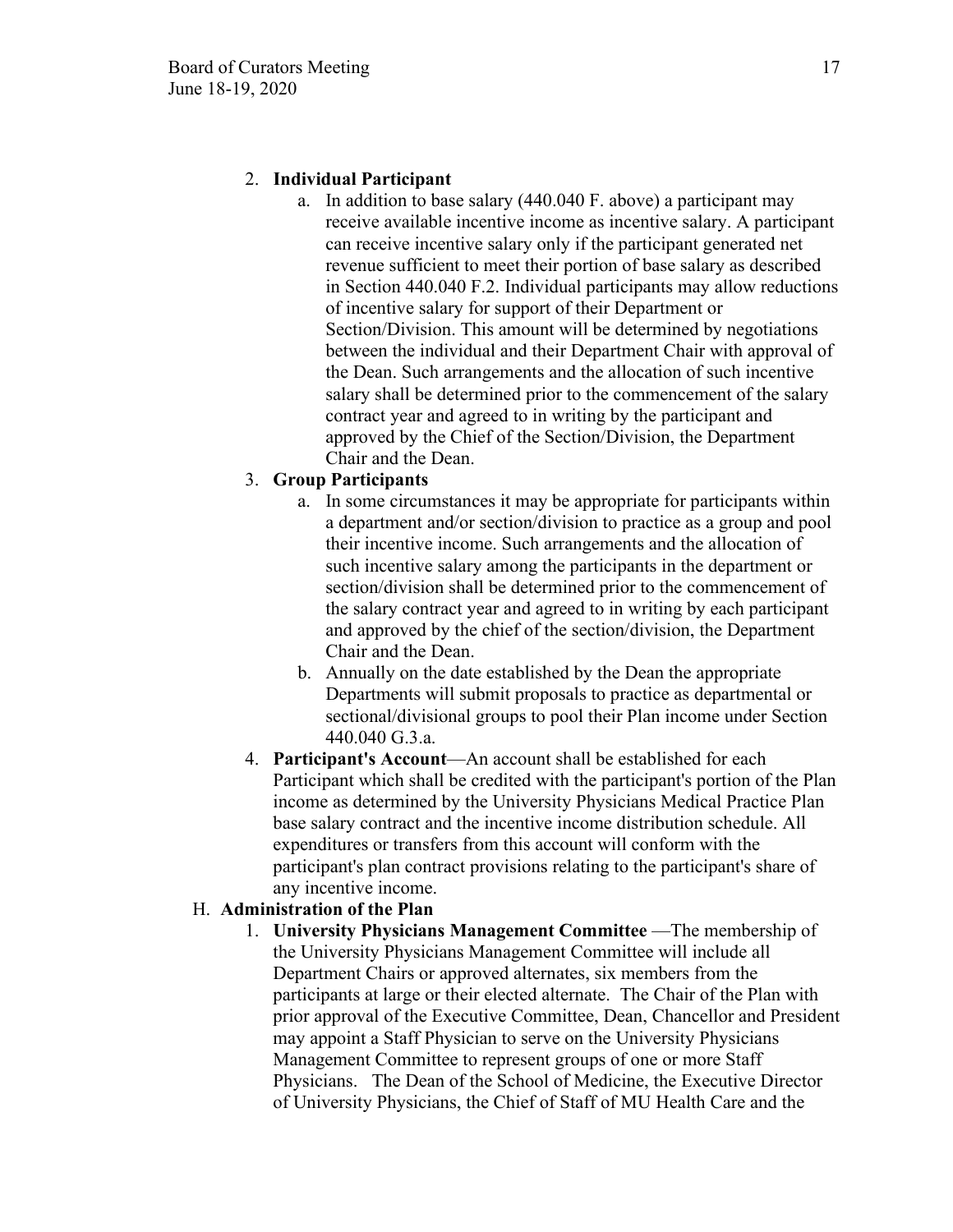Chief Executive Officer of MU Health Care shall be ex-officio members without vote. The Department Chair will appoint the individuals to serve as their alternate. The members at large and their alternates will be elected by the participant body for three year terms but may not serve for more than two consecutive terms. In the first year of the Plan, the six members at large and their alternates will be elected for staggered terms; two members and two alternates for three years, two members and two alternates for two years, and two members and two alternates for one year. Thereafter an annual election will be held for the purpose of electing two members at large and their alternates to serve three year terms.

The Committee shall organize by electing from the membership of the Plan a Chair and a Secretary. The term of office for the Chair and the Secretary will be two years. The Secretary shall function as the Vice Chair. In the first year of the Plan the Chair will be elected for a two year term and the Secretary for a one year term. Thereafter, annually the Committee will elect either a Chair or the Secretary to serve a two year term.

In the event the Chair or Secretary is unable to complete the term of office and more than six months of the term remains, a special election will be held to elect a replacement to complete the term of office.

The Committee shall meet at least quarterly. Additional Committee meetings may be called by the Chair of the Committee or at the request of a majority of the members of the Committee.

#### 2. **Functions of the University Physicians Management Committee**

a. To establish an Executive Committee consisting of the Chair of the Plan and seven members of the University Physicians Management Committee. The seven members of the Committee shall be selected in the following manner. Four members shall first be elected by the University Physicians Management Committee from its voting membership. These members shall be elected to a two year term of office and may not serve more than two consecutive terms. In the first year of the Plan the four members will be elected for staggered terms; two members for one year and two members for two years. Thereafter an annual election will be held for the purpose of electing two members for the Committee. After the election of these members the Chair of the Plan shall appoint an additional three members from the voting membership of the University Physicians Management Committee to the Executive Committee. The Chair shall appoint three members annually at the date of the election of the other Committee members. There shall be no restrictions on the number of terms an appointee of the Chair may serve. The Executive Committee is to review and recommend items for the

agenda of the University Physicians Management Committee and to review other items as deemed necessary by the Chair or the University Physicians Management Committee.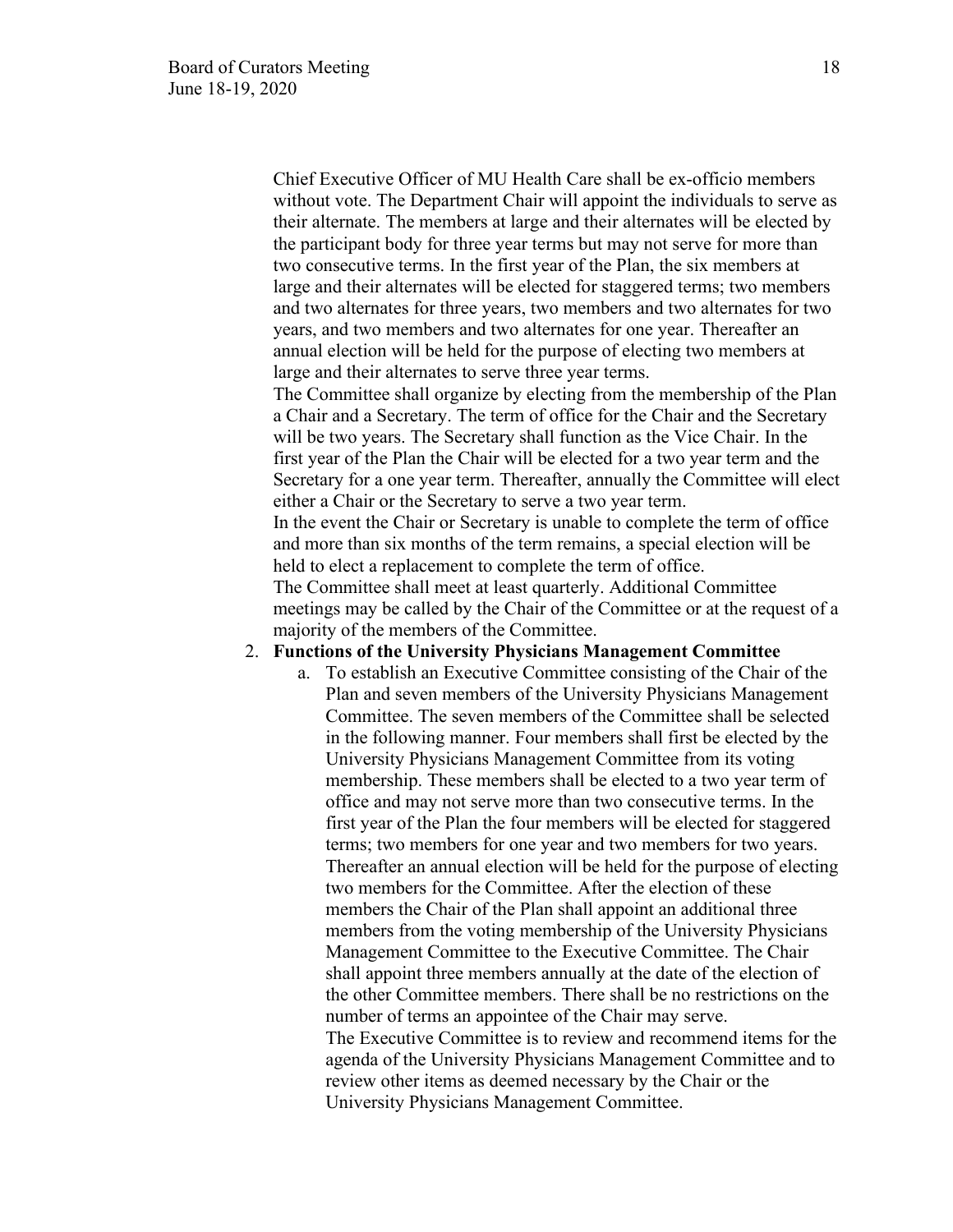- b. To review the functioning of the Plan to assure it is meeting the objective of the Plan.
- c. To annually review the operating costs of the Plan and the appropriateness of individual expenditures. It shall make any appropriate recommendations for changes in the operation of the Plan to the University.
- d. To recommend the hiring and be responsible for the administrative direction of the Executive Director of University Physicians in accordance with University Policy and Personnel guidelines.
- e. To develop and recommend such detailed policies and procedures as necessary to assure the effective implementation and operation of the Plan to the University.
- f. To develop and recommend policies and procedures as necessary to assure effective operation of the Plan for both faculty and Staff Physicians within a common organizational structure.
- g. To make recommendations for revision of the Plan to the Participants.
- h. To recommend the budget for the costs of operation of the Plan including the amount of the Deduction Rate or Rates to the University.
- i. To initiate and approve professional fees schedules of the participants with the advice of the Clinical Department Chair.
- j. To discharge such other duties necessary to the efficient operation of the Plan and Committee.
- 3. **Participant Body**—The participant body will consist of all Plan participants, each with one vote, and will meet for the following reasons:
	- a. To elect the University Physicians Management Committee members at large and their alternates.
	- b. To vote on recommended revisions of the Plan.
	- c. For business as called by the Chair of the Committee.
	- d. As petitioned by 20% of the voting body to consider issues and develop recommendations for the Committee.
	- e. To consider business referred by 2/3 vote of the Committee. The Participant Body shall meet annually, as provided below, and at such other times as appropriate. Written notices giving the date, hour and place of all meetings shall be given to all participants in the Plan by the Committee Chair at least 15 days prior to the meeting date. The Committee Chair will preside and in their absence the Vice-Chair. Fifty percent (50%) of the Plan Participants shall constitute a quorum and a majority vote of those present and voting shall be required to conduct business, except voting to approve recommendations for revisions of the Plan shall follow Section 440.040 I. of the document.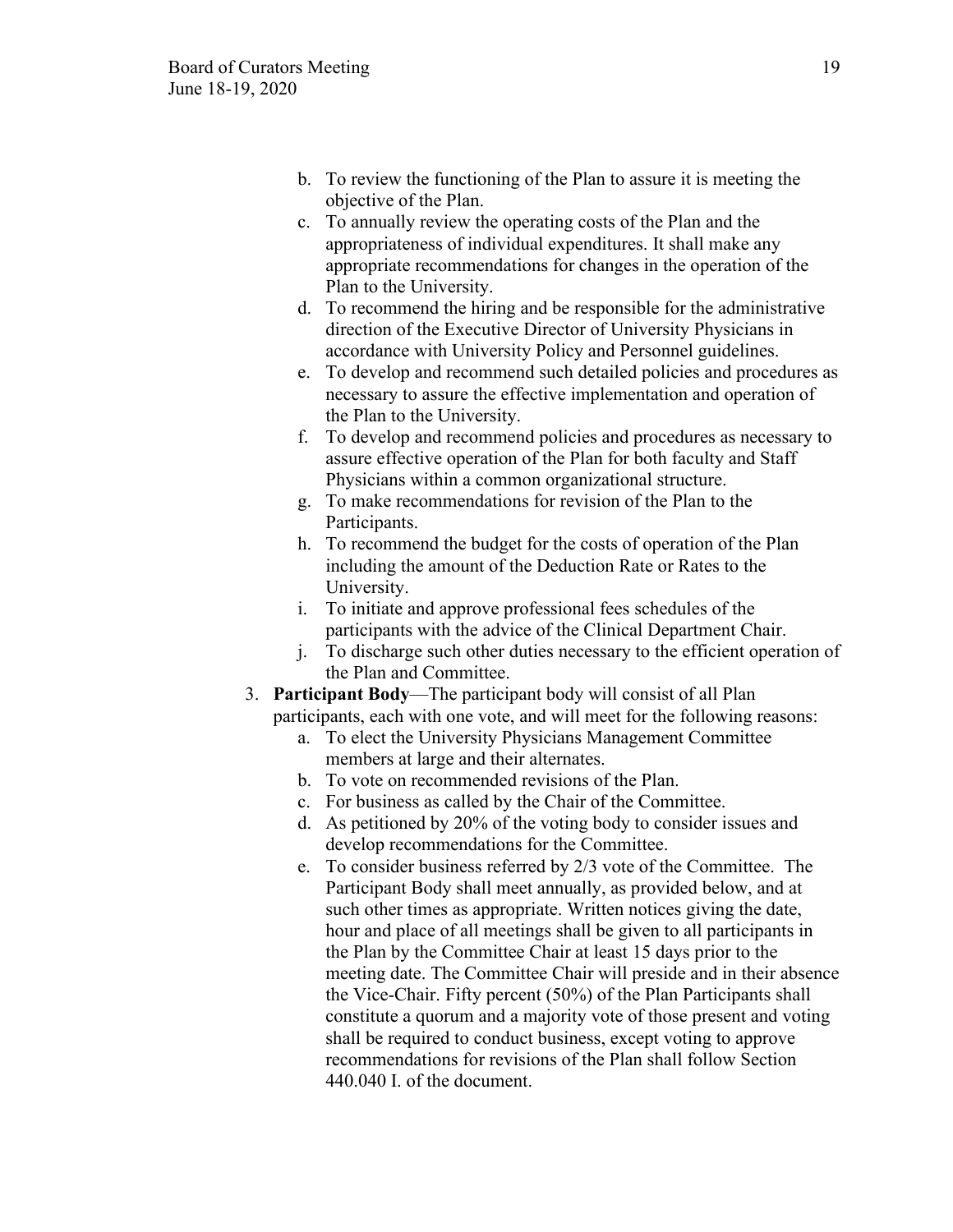- 4. **Annual Meeting**—In May of each year, the Chair of the Committee shall call a meeting of all participants in the Plan for the purpose of electing two committee representatives from the membership at large and conducting other business as appropriate. Nominations shall be made from the floor. Voting for the Committee shall be by secret ballot. No more than two members at large may be from the same Department. In the event a quorum is not present the Chair shall reschedule the meeting to a definite date and hour, but not more than ten days hence and written notice of such meeting shall be given to all participants in the Plan; or the Chair may, at their discretion, direct that the election be held by mail or electronic ballot, in which event a ballot shall be sent to each participant of the Plan and the participants receiving the highest number of votes cast shall be elected the representative of the Committee.
- I. **Revision of the Plan** —The University Physicians Management Committee shall take all recommendations for revision of the Plan to the Plan participants. The Chair of the Committee shall call a meeting of all participants and the Plan for the purpose of voting on the proposed revisions of the Plan. A two-thirds affirmative vote of a 50% quorum shall be required for revisions to the Plan. Voting for the revisions shall be by secret ballot. In the event a quorum is not present the Chair shall reschedule the meeting to a definite date and hour, but not more than ten days hence, and written notices of such meeting shall be given to all participants in the Plan; or the Chair may at their discretion direct that the revision be voted on by mail or electronic ballot in which even a ballot shall be sent to each participant in the Plan. If approved the proposed revisions shall be forwarded through the Dean, Chancellor, and President, to the Board of Curators for their approval.
- J. **Appeal Process for the Individual** —Any participant(s) perceiving unfair treatment under the provisions of the Plan may request a hearing before the University Physicians Management Committee. The request must be in writing to the Chair of the Committee. The Chair will call a special meeting of the Committee in not less than ten days nor more than thirty days following receipt of the request. The participant(s) and the Committee may be represented by legal counsel at the hearing. A report of the hearing along with recommendations for action will be prepared by the University Physicians Management Committee for the Chancellor. Copies of the report and recommendation will be provided to the participant, their Department Chair, and the Dean, all of whom will offer their comments directly to the Chancellor who shall make the final decision.
- K. **Professional Charges**—Each participant may review their schedule of fees and recommend any changes to the Section/Division Chief, Departmental Chair and the Committee. It shall be the responsibility of the Committee to recommend general operating policies under which professional fees will not be billed to the patient or third party.
- L. **Billing and Collection of Professional Fees** —All professional charges will be initiated and signed by the provider of the service and submitted to the University Physicians Business Office for processing. Billing for professional charges will be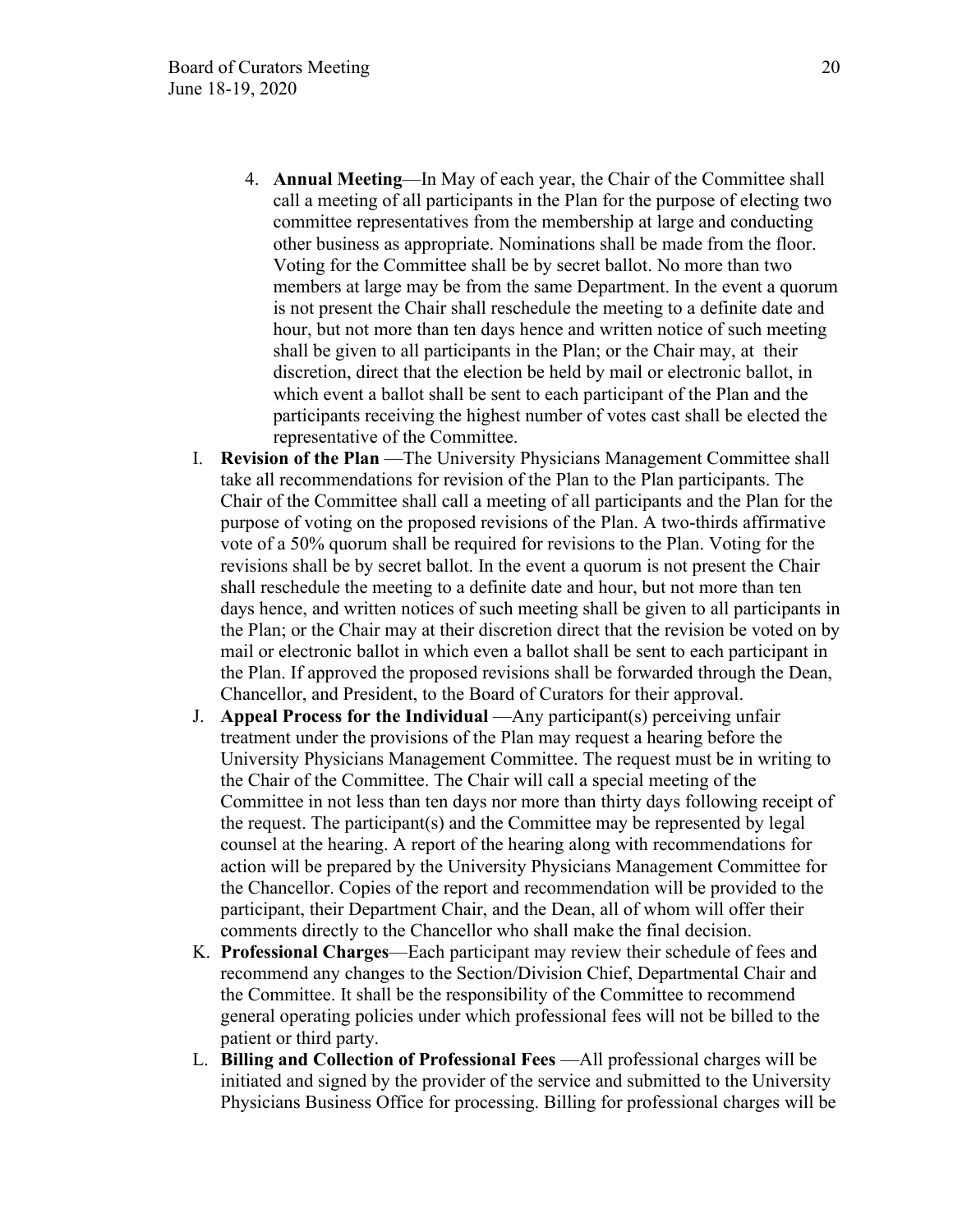distinct from other services and will indicate the name of a participant or group of participants of the Plan. Fees collected shall be credited to the account of the participant or participants rendering the services for which the fee is collected as otherwise provided for in the Plan.

When it is clearly the intent of the payor to satisfy a specific portion of the patient's obligation to the University, the monies received will be deposited in the account or accounts corresponding to the payor intent. In those instances where the intent of the payor is unclear, University Physicians Management Committee procedures for the allocation of monies received to the proper account shall apply. In the instance of contractual agreements, special billing arrangements may be accomplished through other mechanisms as provided for in the contractual agreement.

- M. **Retirement and Other Staff Benefits**—For the purposes of determining average regular annual salary of a faculty member who is a plan participant under the University of Missouri Retirement Disability and Death Benefit Plan and for purposes of determining regular salary of a plan participant for other staff benefits such as life insurance and disability insurance the base salary as provided in 440.040 F. of this plan shall be used and incentive salary under 440.040 G. of this plan shall be excluded.
- N. **Special Situations**—All fees for professional services rendered by a plan participant are assigned to The Curators of the University of Missouri, and a plan participant shall at no time have any ownership interest in uncollected fees. For situations described below the disposition of uncollected fees and payments to a plan participant shall be made in accordance with this section.
	- 1. **Termination of Employment Voluntary or Involuntary** —Upon termination or resignation of employment a faculty plan participant shall be entitled to receive salary payments in accordance with their current salary contract for services rendered to the effective date of termination or resignation. Incentive salary, if any, will be based upon fees earned and collected at the effective date of termination or resignation; provided that, if the faculty plan participant resigns, the faculty plan participant shall provide written notice to the participant's Department Chair sixty (60) days before the effective date of the resignation to receive incentive salary for the final incentive period during the participant's employment. If the faculty plan participant provides less than 60 days advance written notice of resignation to the Department Chair, the plan participant shall not receive incentive salary for the final incentive period during the participant's employment unless the Department Chair for the plan participant waives the 60 day notice requirement. Uncollected fees at the effective date of termination or resignation which are subsequently collected shall be allocated to the departmental base salary pool (Section 440.040 F.3) after deductions for the cost of operation of the plan (Section 440.040 E.1) School of Medicine Account (Section 440.040 E.2), and Departmental Account (Section 440.040 E.3). Distribution of incentive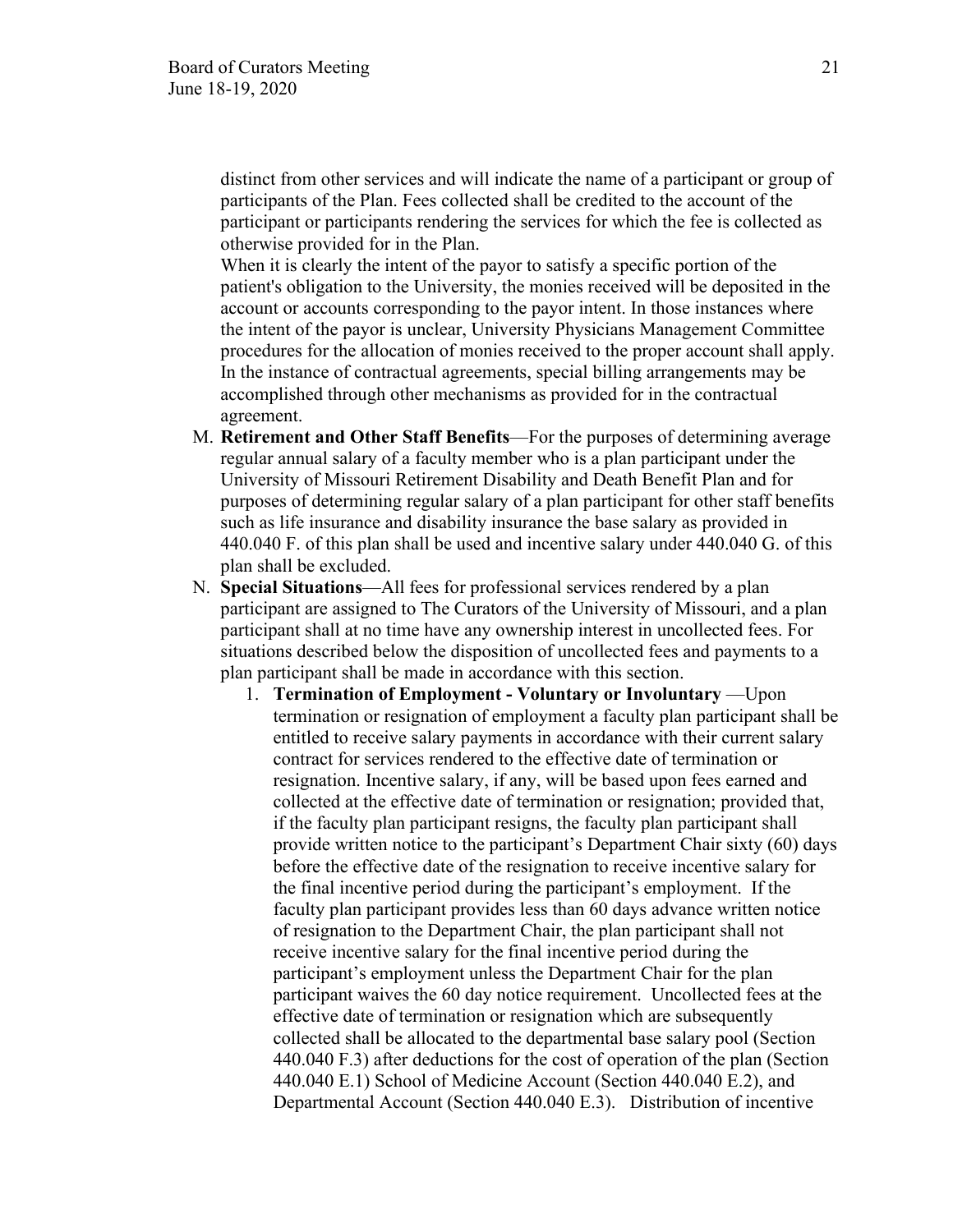salary, if any, to Staff Physicians upon termination or resignation shall be governed by the terms of the Staff Physician's incentive plan, if any, in effect at the time of the termination or resignation.

- 2. **Death or Disability of a Plan Participant** —Upon the death or disability of a faculty plan participant there shall be paid to the faculty participant or the participant's estate all salary payments then due in accordance with their current salary contract for services rendered to the date of death or disability. Incentive salary, if any, will be based upon fees earned and collected at the date of death or disability. In addition there shall be paid to the faculty participant or the deceased faculty participant's estate an amount equal to the participant's incentive salary based on uncollected fees at the time of their death or disability, reduced by the amount of such fees that are not in disability. Reasonable efforts shall be taken to collect all such accounts within the six month period. This additional payment shall be made to the participant or the estate of the deceased participant as soon after the end of the six month period as is practicable. Income from any fees uncollected at the end of the six month period which are subsequently collected shall be allocated to the departmental base salary pool (Section 440.040 F.3), School of Medicine Account (Section 440.040 E.2), and Departmental Account (Section 440.040 E.3). Distribution of incentive salary, if any, to Staff Physicians upon death or disability shall be governed by the terms of the Staff Physician's incentive plan, if any, in effect at the time of the termination or resignation.
- 3. **Termination of Plan Participation** —If the plan participant ceases to generate income from professional fees he will no longer be a participant in the plan. The effective day of the termination of their participation shall be recommended by the Department Chair subject to review by the Committee, and determined by the Dean. On termination of their participation, income from any uncollected fees which are subsequently collected shall be allocated to the departmental base salary pool (Section 440.040 F.3), School of Medicine Account (Section 440.040 E.2), and Departmental Account (Section 440.040 E.3).
- O. **Fiscal Year and Transition**—The fiscal year of the Plan shall be the fiscal year of MU. Unencumbered balances in all accounts shall be carried forward to the succeeding year.

 Upon implementation of this Plan, current departmental and Dean's Office accounts will become part of the new departmental, sectional/divisional, or School of Medicine Dean's Office account as appropriate or as otherwise specified in this Plan.

P. **Assignment of Fees**—Each Participant shall annually execute an assignment in a form to be approved by the Executive Committee of the University Physicians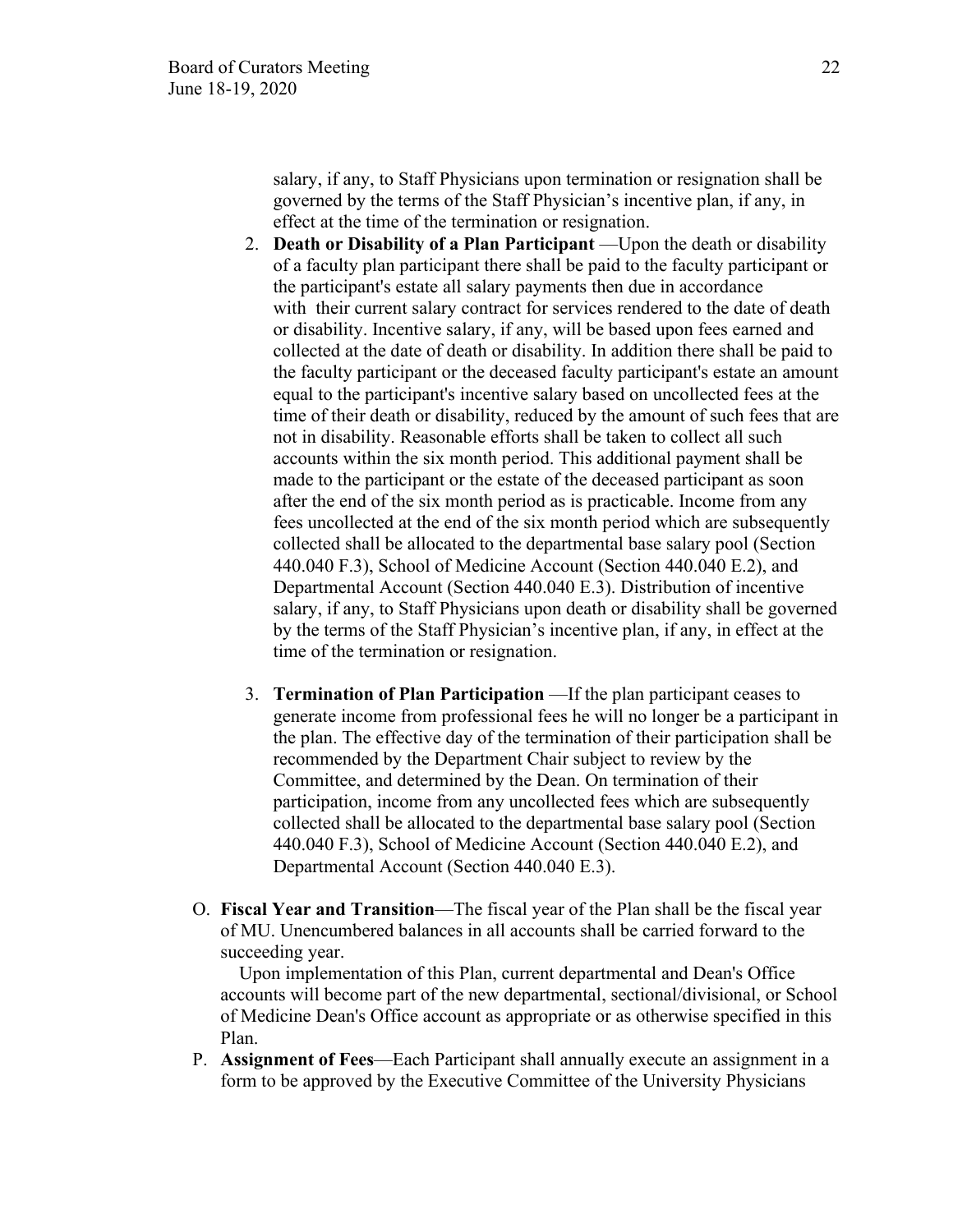Management Committee. For fiscal year 2018, the assignment form shall be substantially similar to the following form:

# **ASSIGNMENT 07/01/20\_\_ through 06/30/20\_\_**

In consideration of my employment by The Curators of the University of Missouri and the salary payments described in this Plan, I hereby assign to The Curators of the University of Missouri all Plan Income, as defined by the University Physicians Medical Practice Plan. This assignment shall be an absolute assignment, subject only to the conditions that the fees charged by me shall not be altered, except as provided in the rules and regulations establishing said Plan.

I further agree that all monies received by me for such services shall be promptly turned over to the Business Office of University Physicians and all checks made payable to me for such fees shall be promptly endorsed and delivered to said Business Office. It is distinctly understood that this assignment applies only to the income specifically identified in the University Physicians Medical Practice Plan.

In consideration of my being permitted to participate in the University Physicians Practice Plan, I agree to fully cooperate therein and comply with all the rules and regulations of the Plan and my Department**.** I acknowledge receipt of the attached materials regarding billing, documentation, and compliance policies for rendering professional services.

I agree that I will comply with all applicable billing and documentation policies, including but not limited to those outlined in the Teaching Physician Regulations of the Centers for Medicare and Medicaid Services (CMS). Further, I agree to participate in the mandatory education programs on billing and documentation that are provided by the University Physicians Medical Practice Plan. These education programs will include regular and periodic reviews of billing and documentation practices and focused education with follow-up billing and documentation audit for any deficiencies identified. I understand that if deficiencies in compliance are identified after my participation in focused education, a comprehensive audit of my billing and documentation will be conducted at my expense and I may be subject to loss of eligibility for incentive income and other corrective actions specified in the University Physicians policies. I understand that failure to comply with these requirements may result in suspension of billing privileges, and may include disciplinary action by The Curators of the University of Missouri.

Participant's Printed Name Department

Participant's Signature Division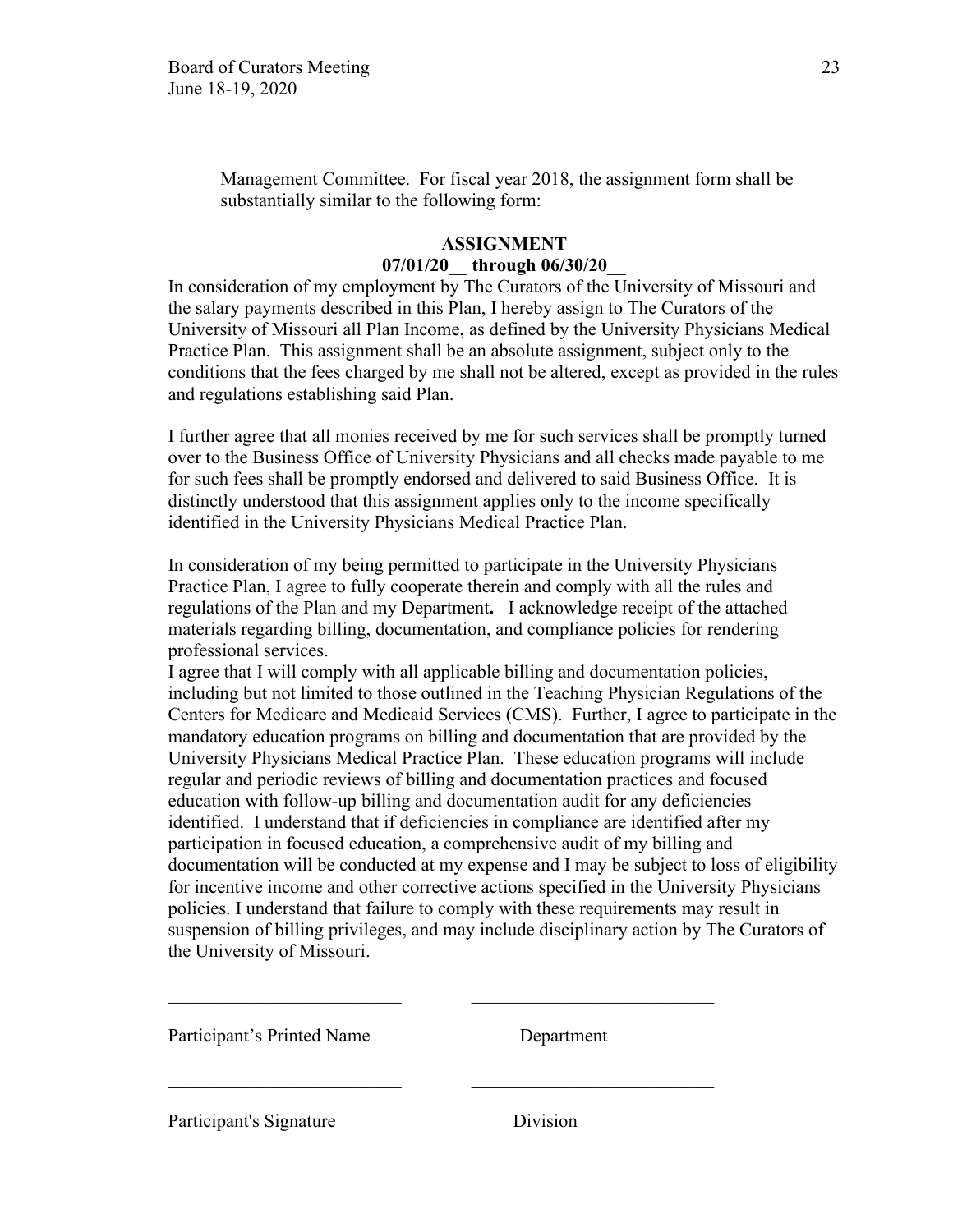$\mathcal{L}_\text{max}$  , and the set of the set of the set of the set of the set of the set of the set of the set of the set of the set of the set of the set of the set of the set of the set of the set of the set of the set of the

Date

**Attachments:** Introduction, Policy Statement, Definitions **Medicare Claims Processing Manual Chapter 12 - Physicians/Nonphysician Practitioners CMS Carrier Manual:**  http://www.cms.govegulations-and-Guidance/Guidance/Manuals/downloads/clm104c12.pdf

# **The University of Missouri Health System's Integrity and Compliance Program and Code of Conduct:**

https://mymuhealth.org/body\_sub.cfm?id=3123&fr=true

# **Guidelines for Teaching Physicians, Interns, and Residents:**

http://www.cms.gov/Outreach-and-Education/Medicare-Learning-Network-MLN/MLNProducts/Downloads/Teaching-Physicians-Fact-Sheet-ICN006437.pdf

# **HIPAA Confidentiality:**

http://www.ama-assn.org/ama/pub/physician-resources/solutions-managing-yourpractice/coding-billing-insurance/hipaahealth-insurance-portability-accountabilityact.page

The motion carried unanimously (9-0) by voice vote with no abstentions.

Minutes from the January 30 and April 9, 2020 Health Affairs Committee Meetings were approved by the Committee at their June 10, 2020 meeting.

# **Academic, Student Affairs, Research and Economic Development Chair Report**

Curator Chatman provided an overview of committee business.

NCAA Rules Education – presented by the campus athletic compliance officers (slides on file for this information only item)

2020-21 Academic Year Calendar – information only update presented by Curator Chatman

UMKC Development of New Branch Medical School Campus (information on file)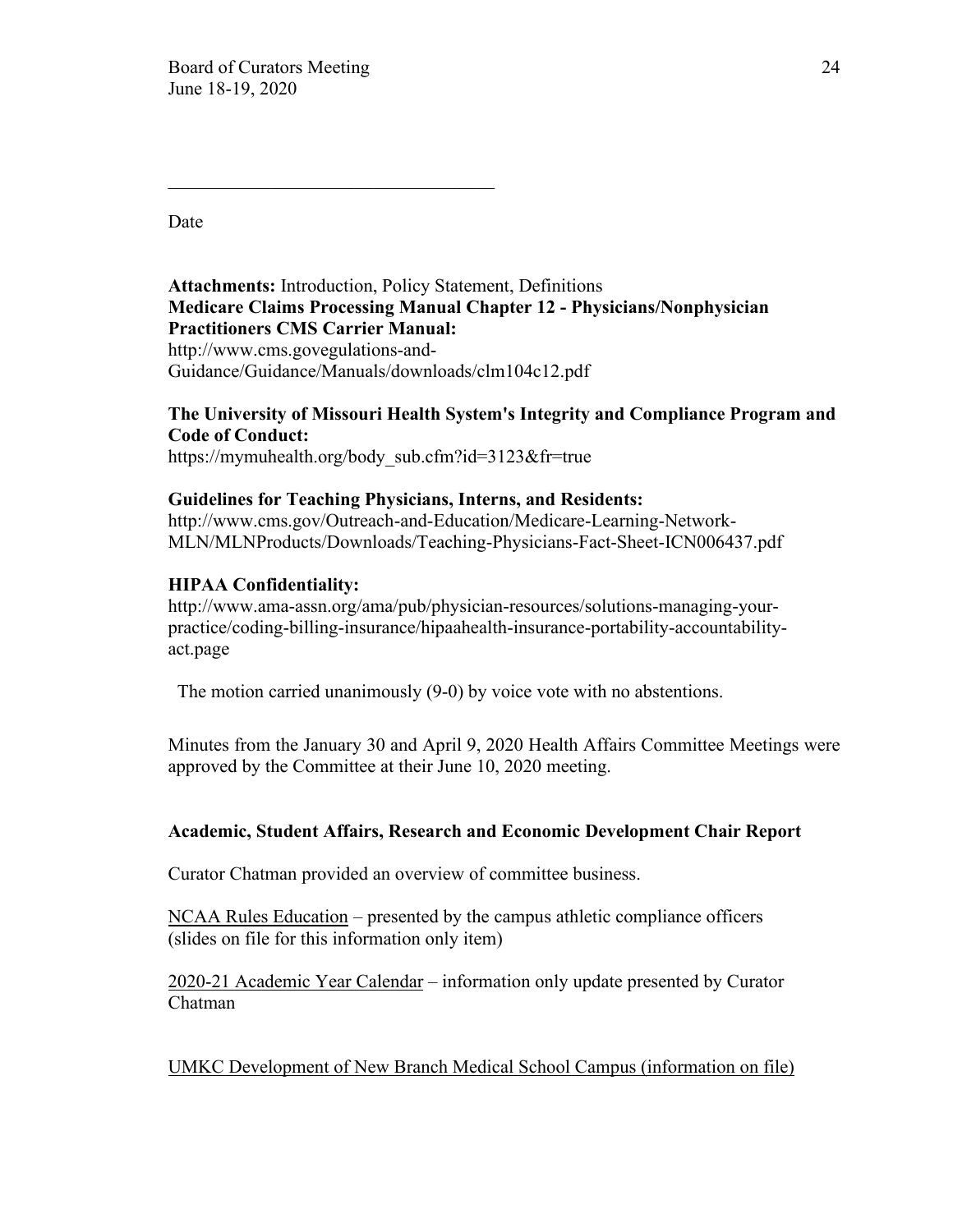It was recommended by Chancellor Agrawal, endorsed by President Choi, recommended by the Academic, Student Affairs, Research & Economic Development Committee, moved by Curator Chatman, seconded by Curator Snowden, that the following action be approved:

that the development of a new branch medical school campus in St. Joseph, MO be approved.

The motion carried unanimously (9-0) by voice vote with no abstentions.

#### **General Business**

Strategic Theme Discussion – Title IX and New Regulations – (information and slides on file)

Steve Owens, Marsha Fischer, Cecily Hicks, Andy Hayes, and Kathy Bunn gave a presentation and led discussion regarding Title IX, its' evolution and higher education's response, University of Missouri response, statistical information, new federal regulations, and next steps as related to the University of Missouri System.

Good and Welfare of the Board Draft September 24, 2020 Board of Curators meeting agenda – no discussion (on file)

### Resolution for Executive Session of the Board of Curators Meeting, June 18-19, 2020

It was moved by Curator Graham and seconded by Curator Williams, that there shall be an executive session with a closed record and closed vote of the Board of Curators meeting June 18-19, 2020 for consideration of:

- **Section 610.021(1), RSMo**, relating to matters identified in that provision, which include legal actions, causes of action or litigation, and confidential or privileged communications with counsel; and
- **Section 610.021(2), RSMo,** relating to matters identified in that provision, which include leasing, purchase, or sale of real estate; and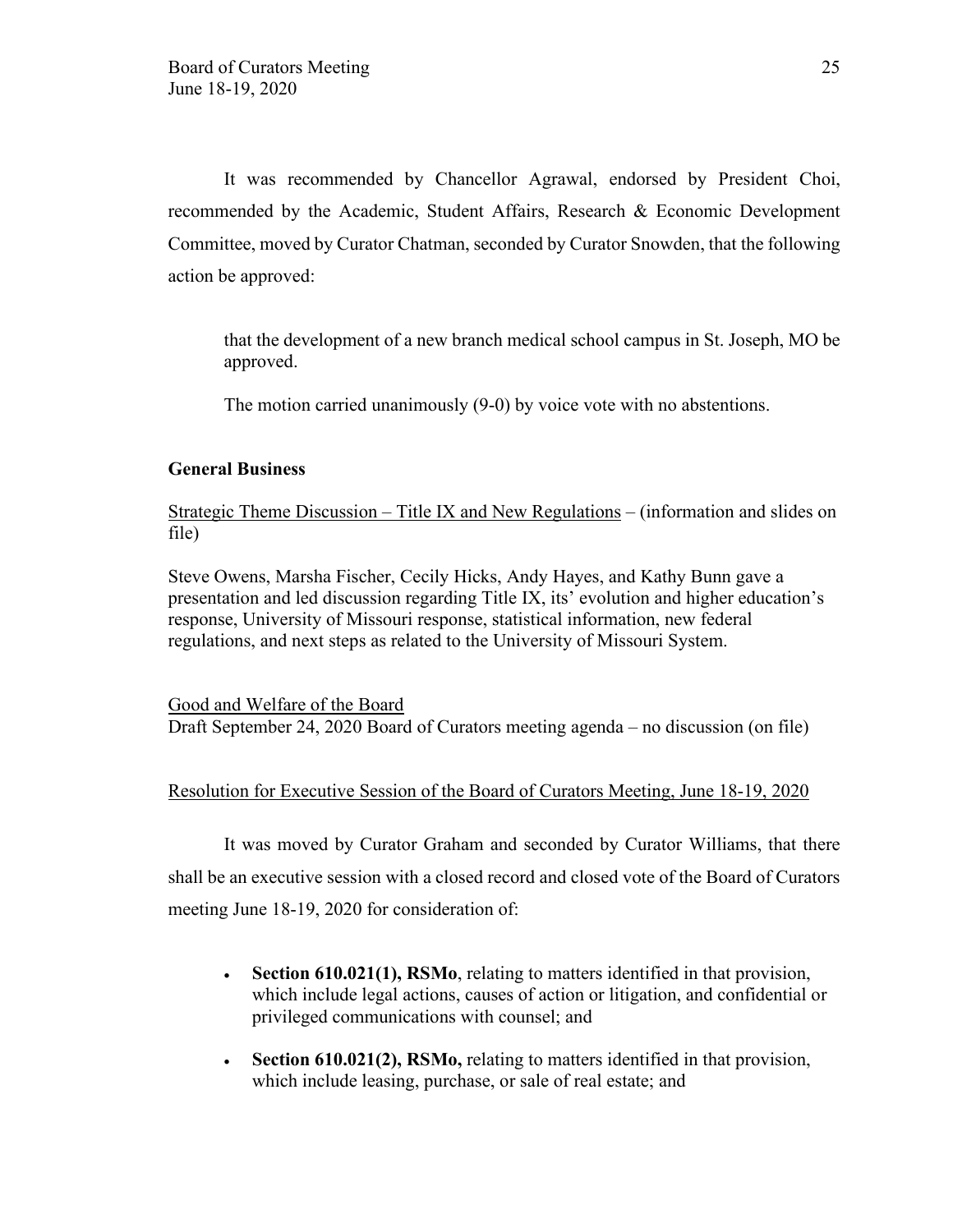- **Section 610.021(3), RSMo**, relating to matters identified in that provision, which include hiring, firing, disciplining, or promoting of particular employees; and
- **Section 610.021(12), RSMo,** relating to matters identified in that provision, which include sealed bids and related documents and sealed proposals and related documents or documents related to a negotiated contract; and
- **Section 610.021 (13), RSMo**, relating to matters identified in that provision, which include individually identifiable personnel records, performance ratings, or records pertaining to employees or applicants for employment; and
- **Section 610.021 (14), RSMo,** relating to matters identified in that provision, which include records which are protected from disclosure by law.

Roll call vote of the Board

Curator Brncic voted yes. Curator Chatman voted yes. Curator Graham voted yes. Curator Hoberock voted yes. Curator Layman voted yes. Curator Snowden voted yes. Curator Steelman voted yes. Curator Wenneker voted yes. Curator Williams voted yes.

The motion carried.

The Board of Curators meeting public session recessed on Thursday, June 18, 2020 at 11:38 A.M.

**NextGen Precision Health Institute Virtual Topping Off Ceremony** – hosted by UM System President and MU Interim Chancellor Choi

# **BOARD OF CURATORS MEETING – EXECUTIVE SESSION**

A meeting of the Board of Curators was convened in executive session at 12:42 P.M. on Thursday, June 18, 2020, via Zoom webinar and at remote locations via conference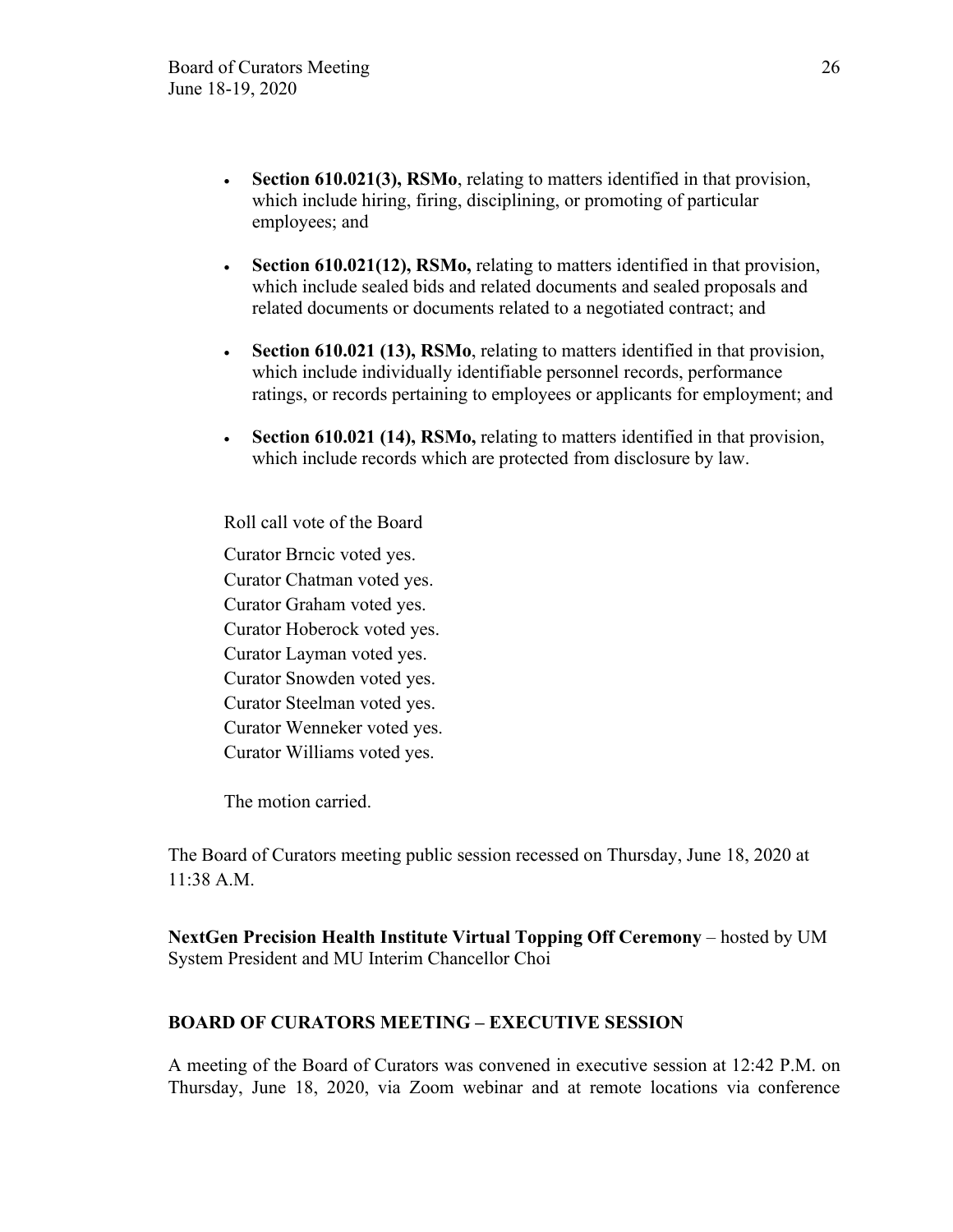telephone pursuant to public notice given of said meeting. Curator Julia G. Brncic, Chair of the Board of Curators, presided over the meeting.

#### Present

The Honorable Julia G. Brncic The Honorable Darryl M. Chatman The Honorable Maurice B. Graham The Honorable Gregory E. Hoberock The Honorable Jeffrey L. Layman The Honorable Phillip H. Snowden The Honorable David L. Steelman The Honorable Robin E. Wenneker The Honorable Michael A. Williams

#### Also Present

Dr. Mun Y. Choi, President, University of Missouri System

Mr. Stephen J. Owens, General Counsel

Ms. Cindy S. Harmon, Secretary of the Board of Curators

Mr. Avery Welker, Student Representative to the Board of Curators

Ms. Kamrhan Farwell, Chief Marketing and Communications Officer

Ms. Marsha Fischer, Associate Vice President for Human Resources and Chief Human Resources Officer

Ms. Christine Holt, Chief of Staff, UM System

Mr. Ryan D. Rapp, Vice President for Finance and Chief Financial Officer

#### **General Business**

Review Closed Consent Agenda – No discussion.

#### **Consent Agenda – Executive Session**

It was endorsed by President Choi, moved by Curator Graham and seconded by

Curator Steelman, that the following item be approved by consent agenda:

#### Action

 $\frac{313}{11}$ . Property Lease, MUHC – this item was completed on June 22, 2020. See excerpt of minutes at the end of this document.

Roll call vote of the Board: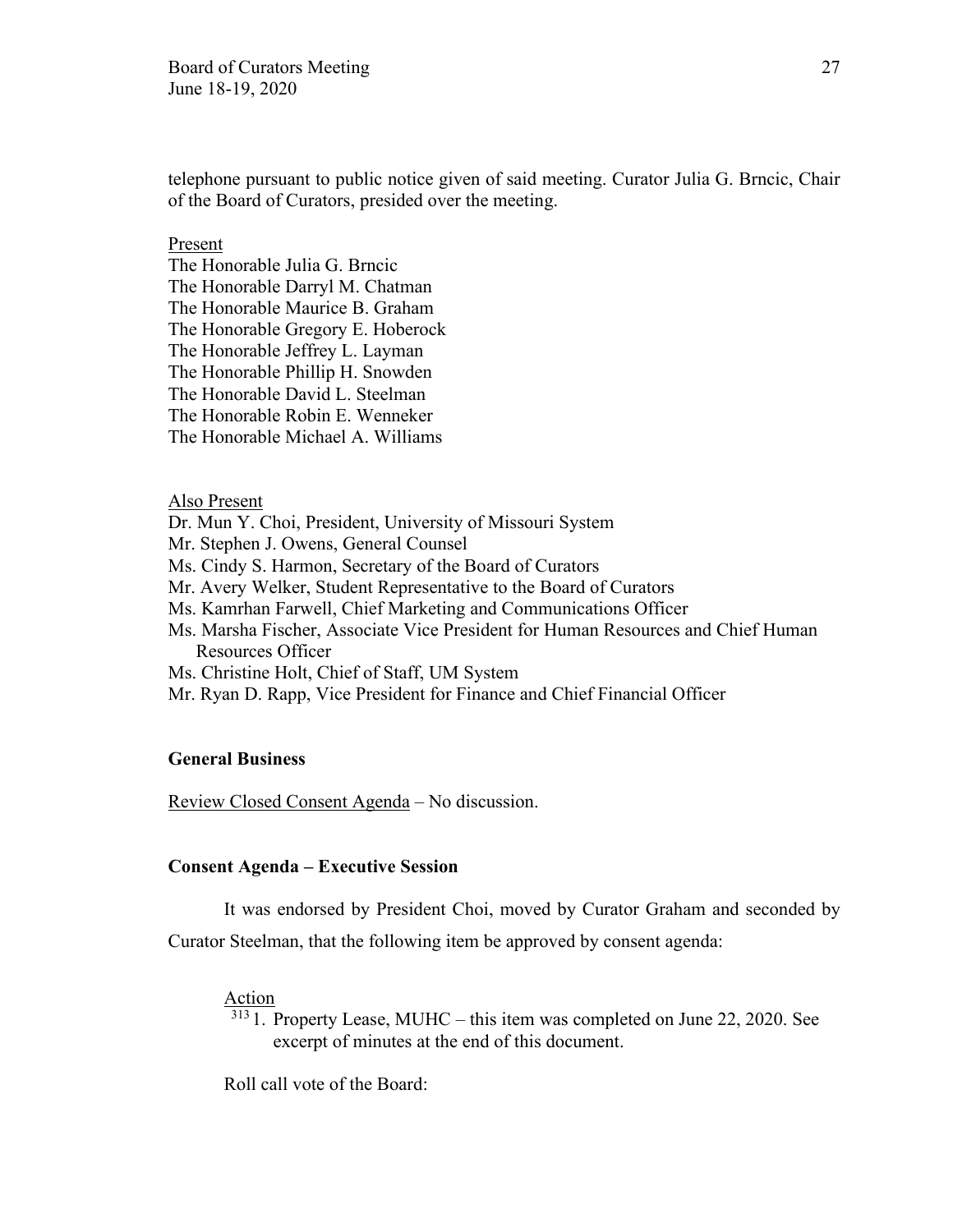Curator Brncic voted yes. Curator Chatman voted yes. Curator Graham voted yes. Curator Hoberock voted yes. Curator Layman voted yes. Curator Snowden voted yes. Curator Steelman voted yes. Curator Wenneker voted yes. Curator Williams voted yes.

The motion carried.

#### **General Business**

President's Report on contracts and personnel – presented by President Choi

No action taken by the Board.

General Counsel's Report and Legal Advice – presented by General Counsel Owens

No action taken by the Board.

The Board of Curators meeting executive session recessed on Thursday, June 18, 2020 at 2:40 P.M.

#### **BOARD OF CURATORS MEETING – PUBLIC SESSION**

A meeting of the Board of Curators was reconvened in public session at 8:00 A.M. on Friday, June 19, 2020, via Zoom webinar and at remote locations via conference telephone pursuant to public notice given of said meeting. Curator Julia G. Brncic, Chair of the Board of Curators, presided over the meeting.

Present The Honorable Julia G. Brncic The Honorable Darryl M. Chatman The Honorable Maurice B. Graham The Honorable Gregory E. Hoberock The Honorable Jeffrey L. Layman The Honorable Phillip H. Snowden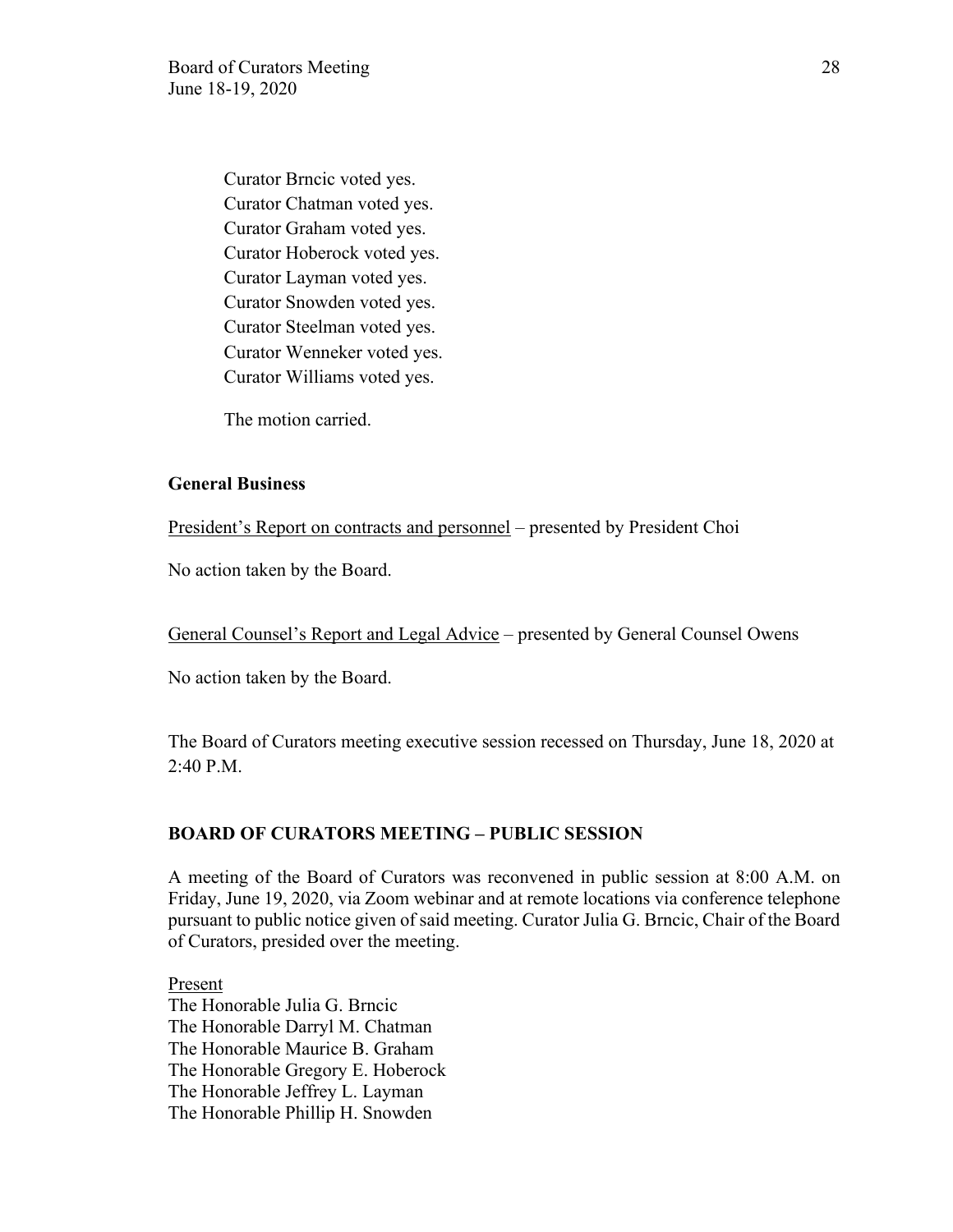Board of Curators Meeting 29 June 18-19, 2020

The Honorable David L. Steelman The Honorable Robin E. Wenneker The Honorable Michael A. Williams

Also Present

Dr. Mun Y. Choi, President, University of Missouri System Mr. Stephen J. Owens, General Counsel Ms. Cindy S. Harmon, Secretary of the Board of Curators Mr. Avery Welker, Student Representative to the Board of Curators Dr. C. Mauli Agrawal, Chancellor, University of Missouri – Kansas City Dr. Richard Barohn, Executive Vice Chancellor for Health Affairs Dr. Beth Chancellor, Vice President for Information Technology and MU Chief Information Officer Mr. Jonathan Curtright, Chief Executive Officer, MU Health Care Dr. Mohammad Dehghani, Chancellor, Missouri University of Science and Technology Ms. Kamrhan Farwell, Chief Marketing and Communications Officer and MU Vice Chancellor for Marketing and Communications Ms. Marsha Fischer, Associate Vice President for Human Resources and Chief Human

Resources Officer

Dr. Steven W. Graham, Senior Associate Vice President for Academic Affairs

- Ms. Christine Holt, Chief of Staff, UM System
- Ms. Michelle M. Piranio, Chief Audit and Compliance Officer
- Mr. Ryan D. Rapp, Vice President for Finance and Chief Financial Officer
- Dr. Kristin Sobolik, Chancellor for University of Missouri-St. Louis
- Dr. Marshall Stewart, Vice Chancellor, Extension and Engagement
- Mr. Christian Basi, Director of Media Relations
- Media representatives

#### **General Business**

Organizational Structure Evaluation of the University of Missouri System (slides and information on file)

In continuing the Board's evaluation of the organizational structure of the University of Missouri System, they engaged AGB Consultants, Terrence MacTaggart and Richard Novak to facilitate a discussion with the Board and University leaders regarding alternative organization structure models for the System. The advantages and disadvantages to each model were presented along with information regarding the systems elsewhere in the country that exemplify the models. The AGB report for the UM System is on file with the minutes of this meeting.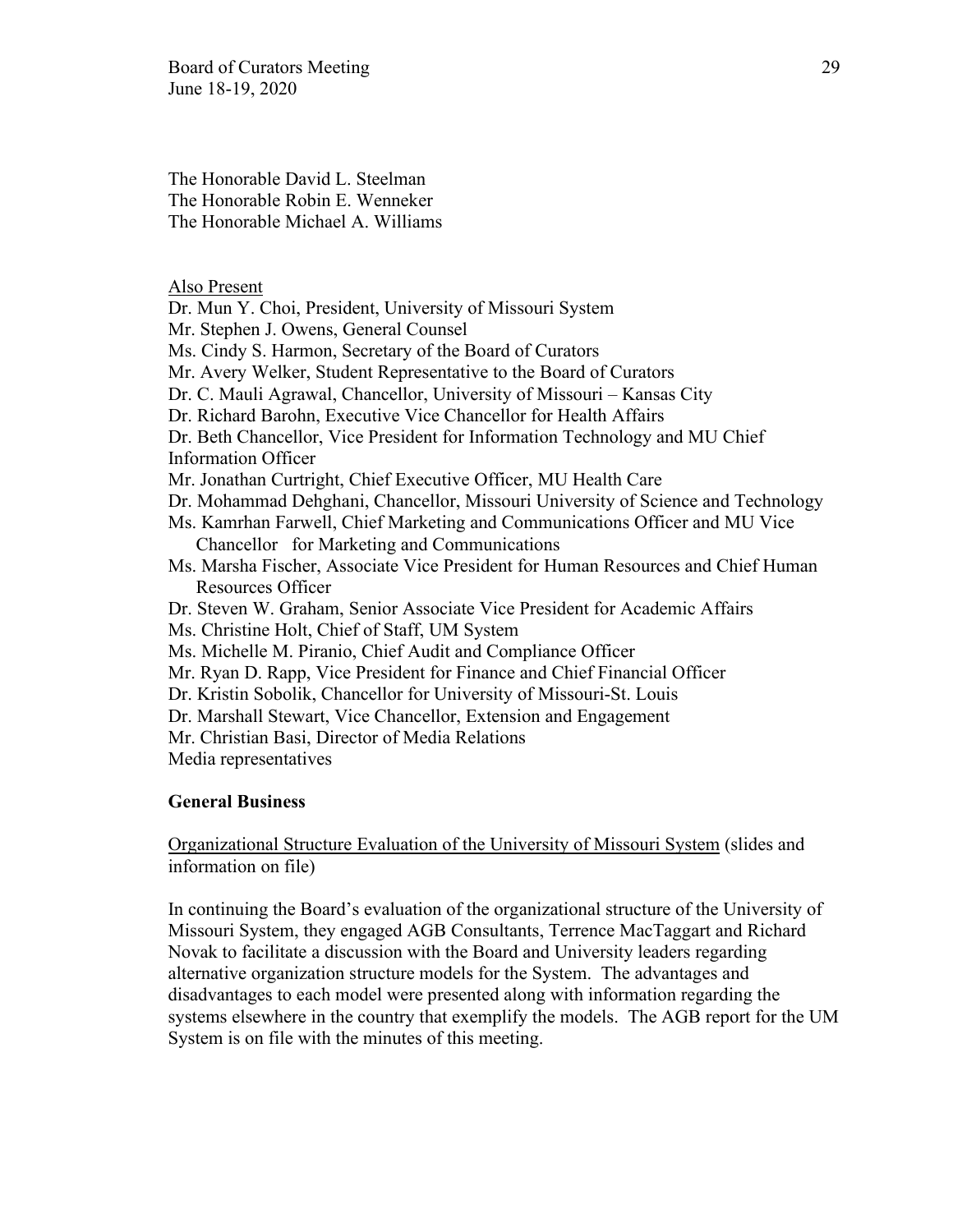Members of the Board will continue to meet with constituent groups for their input related to this evaluation. Potential action may be taken at the July 28, 2020 special Board of Curators meeting.

The Board of Curators meeting public session recessed on Friday, June 19, 2020 at 11:55 A.M.

# **BOARD OF CURATORS MEETING – EXECUTIVE SESSION**

A meeting of the Board of Curators was reconvened in executive session at 12:10 P.M. on Friday, June 19, 2020, via Zoom webinar and at remote locations via conference telephone pursuant to public notice given of said meeting. Curator Julia G. Brncic, Chair of the Board of Curators, presided over the meeting.

Present

The Honorable Julia G. Brncic The Honorable Darryl M. Chatman The Honorable Maurice B. Graham The Honorable Gregory E. Hoberock The Honorable Jeffrey L. Layman The Honorable Phillip H. Snowden The Honorable David L. Steelman The Honorable Robin E. Wenneker The Honorable Michael A. Williams

Also Present Dr. Mun Y. Choi, President, University of Missouri System Mr. Stephen J. Owens, General Counsel Ms. Cindy S. Harmon, Secretary of the Board of Curators Mr. Avery Welker, Student Representative to the Board of Curators Mr. Ryan D. Rapp, Vice President for Finance and Chief Financial Officer

### **General Business Continued**

President and Interim Chancellor – Structure Review – AGB Consultants Terrence MacTaggart and Richard Novak joined the meeting for this discussion.

No action taken by the Board.